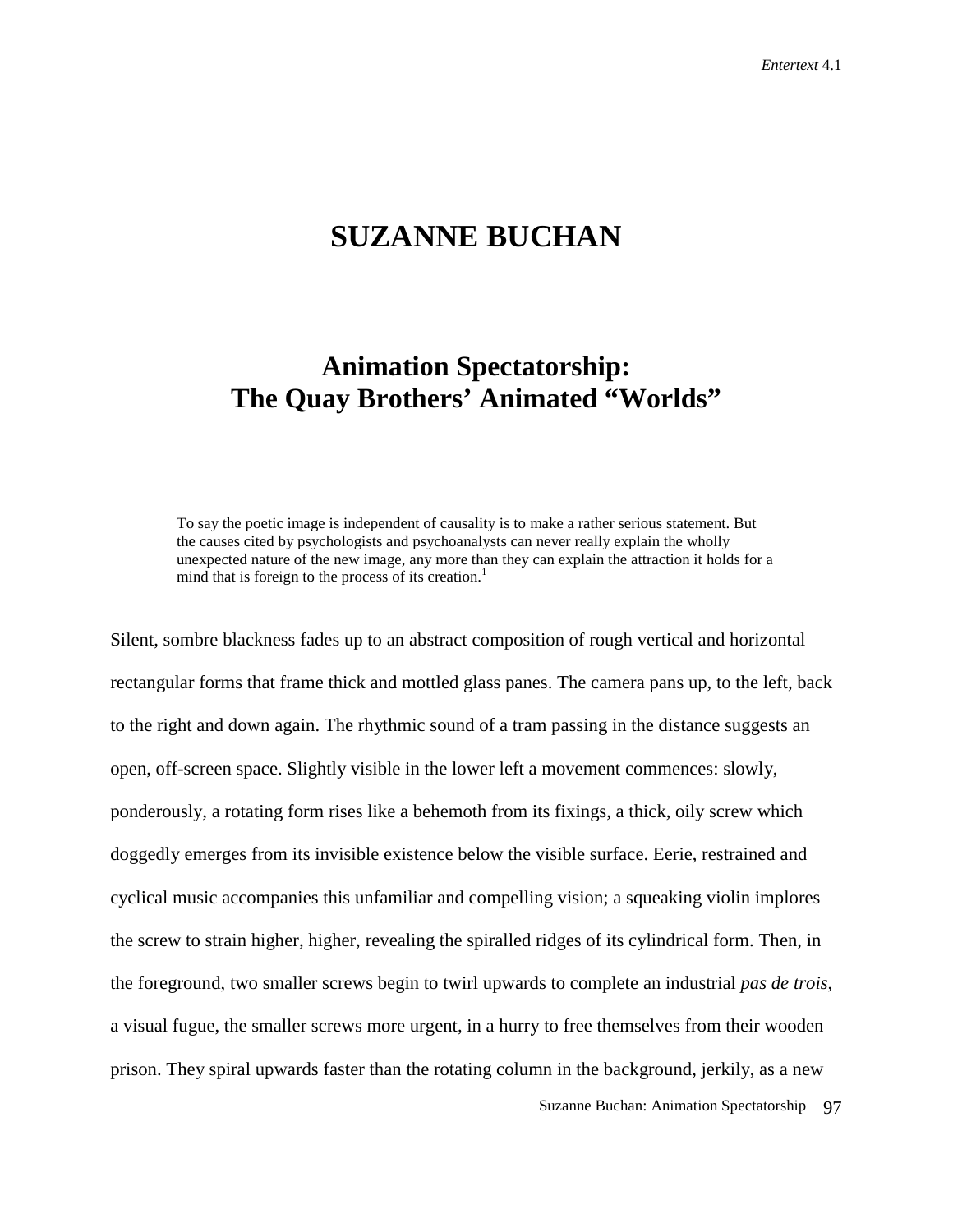sound weaves itself into the background violin, high-pitched, nervous, yet endearing. Hesitating at the last moment before disengaging themselves, they fall on their sides and roll off-screen, one trailing a curled wisp of old twine, the other gathering sticky dust, as they venture off to—where?

This brief description is of a scene from the Quay Brothers' *Street of Crocodiles* (1986). There may be a few incidental films in each of our personal cinema experiences in which the essence of poetic cinema seems to coalesce in a particular instant, a scene or a secondary gesture. They are fleeting yet remarkable instants of film which transcend lived experience and enter interior realms of the metaphysical. There is a discrepancy between the exterior world and the subjective "documentation" of what is intimately trapped in our own imaginations. This essay explores the experience of such cinematic moments that transpose similar visions on screen.

During work on a recently completed formal and aesthetic analysis of the films of the Quays, my thoughts became increasingly entangled in philosophical and phenomenological debates on cinema. Most of the approaches I used were not reliant on established, *a priori* or prescriptive theories of cinema. They were much more related to the *experience* of watching the Quays' films, if you like, through a phenomenological filter. This has meant taking a cue from Jean-Paul Sartre's understanding of phenomenology as "allowing one to delineate carefully one's own affective, emotional, and imaginative life, not in a set of static objective studies such as one finds in psychology, but understood in the manner in which it is meaningfully lived."<sup>2</sup> The cinema is a place we recurrently slip into, to allow ourselves that most pleasurable experience of being moved, intellectually, affectively and emotionally, by what unfolds on screen.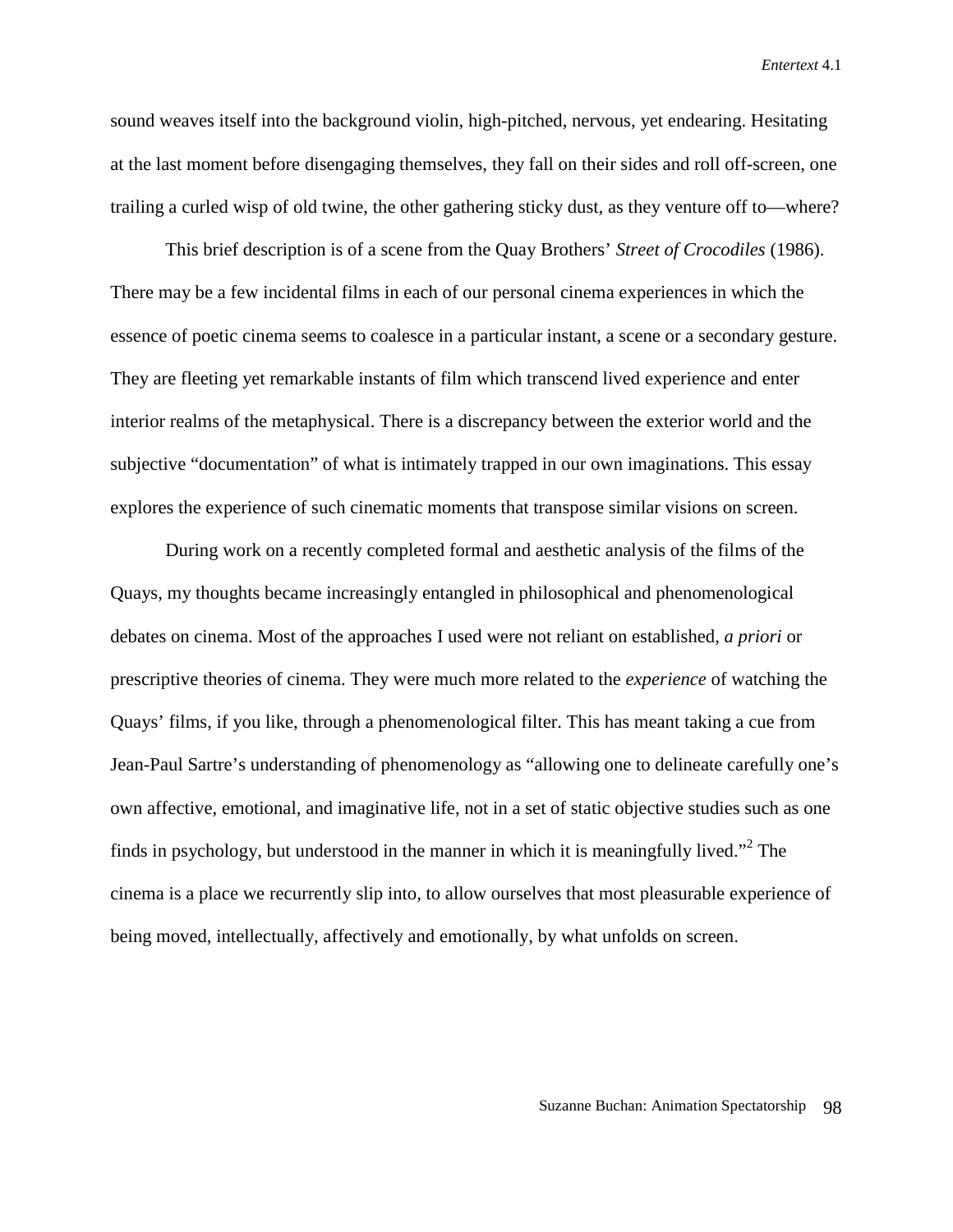## **Animated "Worlds"**

The aesthetic representation of "worlds," imaginary or otherwise, through cinematography is thematised in philosophical, cognitive and psychoanalytic discourses with impact on almost all areas of the humanities. The concept of "worlds" was the glue that brought some of my musings together:

What exists beyond the [film] text and what kind of description can be adequate to it? Here we encounter the exciting and dangerous term "world." A film elaborates a world which it is the critic's job to flesh out or respond to. But what is this cinematic world?<sup>3</sup>

What Dudley Andrew considers "exciting and dangerous" is exactly what attracts and is daunting at the same time: to describe an experience of the "world" of *Street of Crocodiles* and of other Quay films through a framework that takes into account the "lived" experience of the films. I hope to posit some suggestions towards understanding the phenomena we experience when watching their films, and how this understanding relates to our lived experience of reality. The experience of scale, for instance, or of how we understand the "worlds" we see in animation—the intrinsic differences between the often exaggerated "worlds" of 2D films and the puppet animation "world" that the Quays' films invoke. By formulating a few indicative questions and approaches for these and other works, the essay explores a concept of animated "worlds" that may open new avenues of enquiry specific to spectatorship for the "worlds" other techniques and technologies evoke, such as 2D and computer animation.

In an added section of the enlarged edition of his philosophical enquiry into the ontology of film, *The World Viewed* (1979), Stanley Cavell responds to Alexander Sesonske's criticism (included in this response) brought against his text which is worth quoting here at length: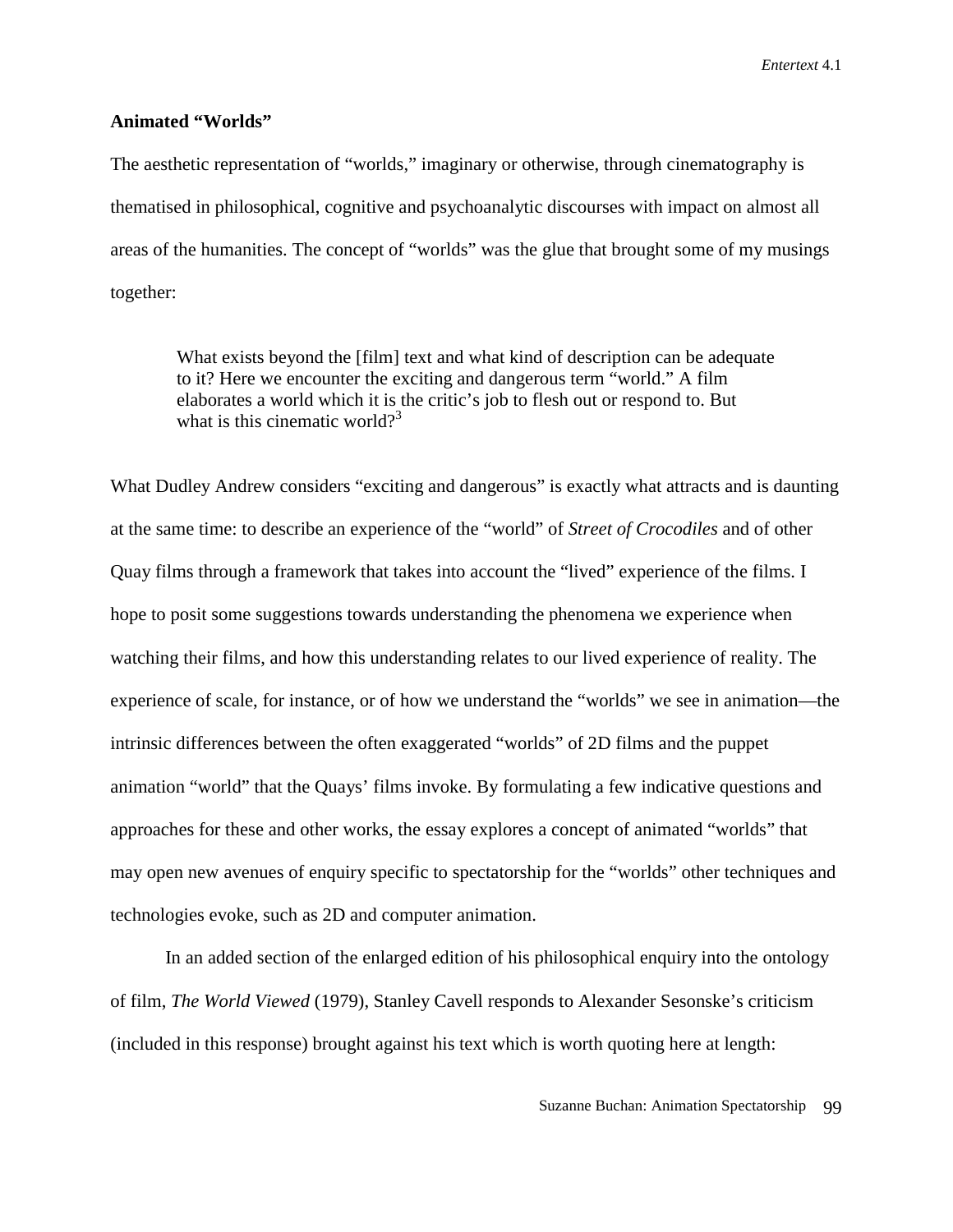*[Cavell:]* [T]here is one whole region of film which seems to satisfy my concerns with understanding the special powers of film but which explicitly has nothing to do with projections of the real world—the region of animated cartoons. If this region of film counters my insistence upon the projection of reality as essential to the medium of the movies, then it counters it completely. Here is what Sesonske says about cartoons (he is thinking specifically of Disney's work, which is fair enough: if any cartoons are obviously to be thought of as movies, even to the point of containing stars, these are the first candidates):

*[Sesonske:]* [N]either these lively creatures nor their actions ever existed until they were projected on screen. Their projected world exists only *now*, at the moment of projection—and when we ask if there is any feature in which it differs from reality, the answer is, 'Yes, every feature.' Neither space nor time nor the laws of nature are the same. There is *a* world we experience here, but not *the* world—a world I know and see but to which I am nevertheless not present, yet not a world past. For there is no past time at which these events either did occur or purport to have occurred. Surely not the time the drawings were made, or the frames photographed; for the world I know and see had not yet sprung into existence then. It exists only now, when I see it; yet I cannot go to where its creatures are, for there is no access to its space from ours except through vision. $4$ 

*[Cavell:]* Each of these remarks is the negation or parody of something I claim for the experience of movies. But of course they do not prove my claims are false except on the assumption that cartoons are movies, and that, therefore, what I said about movies, if it is true, ought to apply to cartoons in the way it applies to movies. But on my assumption (which I should no doubt have made explicit) that cartoons are not movies, these remarks about their conditions of existence constitute some explanation about *why* they are not.<sup>5</sup>

Sesonske's rebuttal on how animation differs from reality is especially interesting. He is of course referring to drawn animation, as Cavell notes above. Disney's works have often been described as fictional hyperrealism and as exhibiting a style of animation which comes closest to a depiction of reality (shadows, anthropomorphism, scale and perspective). Sesonske continues, however, by saying that "[t]here is a world we experience here, but not *the* world." Cavell describes cartoons as a "region" of film that completely counters his insistence on the projection of reality as essential to the medium of movies. In other words, Cavell seems to consider cartoons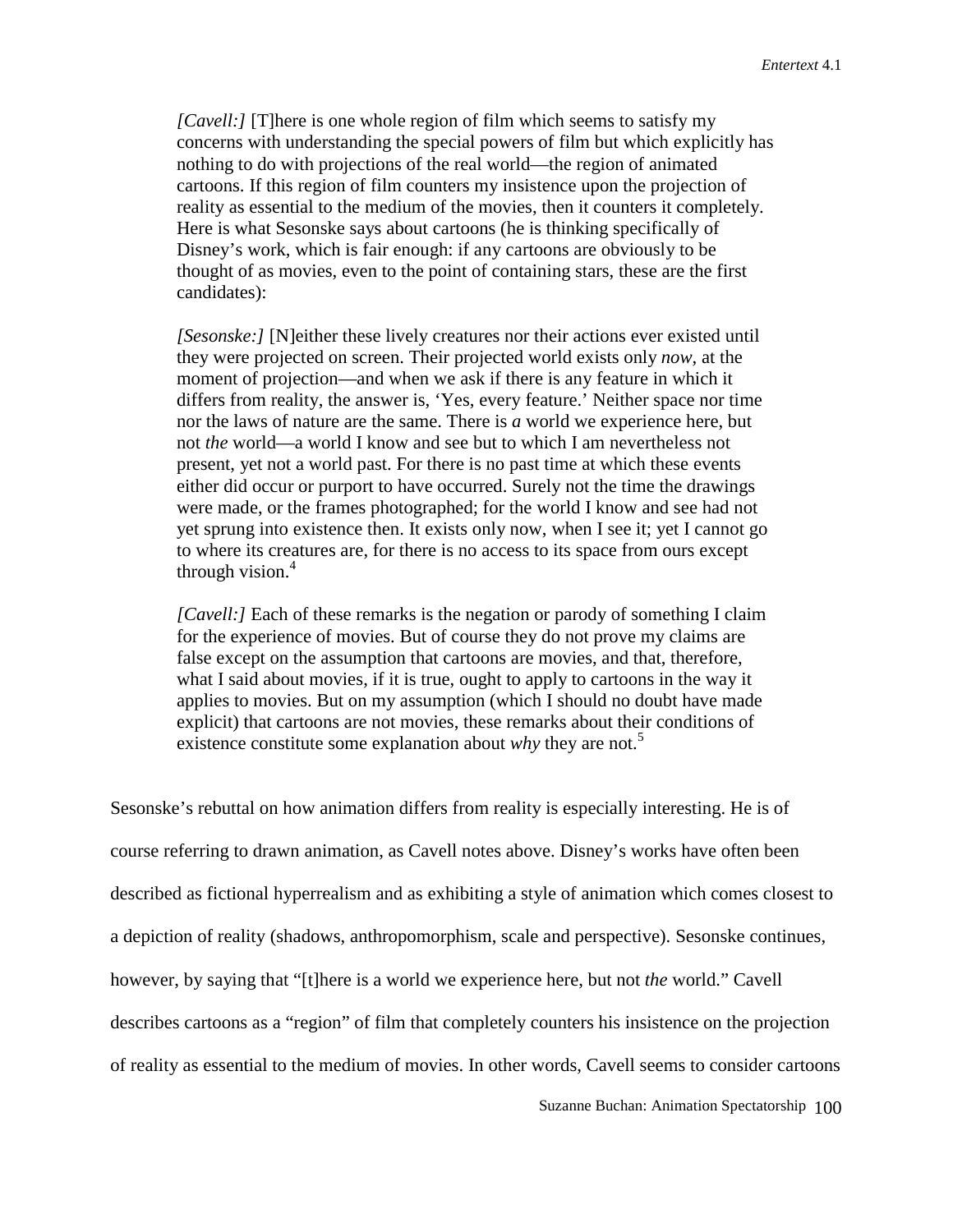(no mention of object animation) as not belonging to the domain of his conception of cinema, and he proposes that maybe we can't consider them as films at all.

But Cavell's concern is with "reality." His explanation of the "region" of cartoons and his reasoning as to why they do not belong to film is closely bound to his own philosophical conceptions of reality. If we think of the profilmic materials of cartoons, drawings that *represent* ideas, objects and characters through graphic composition, colour, tone and style, then the "reality" of these drawings is their material base—paper, cel or otherwise. What Cavell fails to point out is that the cinematic apparatus enables movement and the experience of these drawings as a "reality" particular to the "region" of animation. Taking a cue from Sesonske, I would like to address what the "special powers of film" could be in puppet animation. If animation has nothing to do with projections of the real world, then what is it projecting, and how do we understand it? There are, as well, different realities that have to be taken into account. Cavell's perception of reality is different from mine and from that of any other spectator in the cinema. There is consensus within philosophical schools on different definitions of reality, but, in our discussion, we will seek a more precise definition of what Cavell means by "a region," and what Sesonske means by "*a* world." We will consider how the Quays' puppet films present "real" spaces (sets) and figures in the cinematic illusion, not drawn ones. The idea of an animated "realm" created by the technique demands a different approach towards understanding the spectator's experience of their cinematic worlds.

I am not expecting to solve the complex "problem" that animation presents as a unique form of cinematic illusion. Rather, the point is to reflect upon why these films are meaningful and have enriched my life and informed my own imagination of other "worlds" and as they have, in different ways, for many others. Maurice Merleau-Ponty's phenomenology is also concerned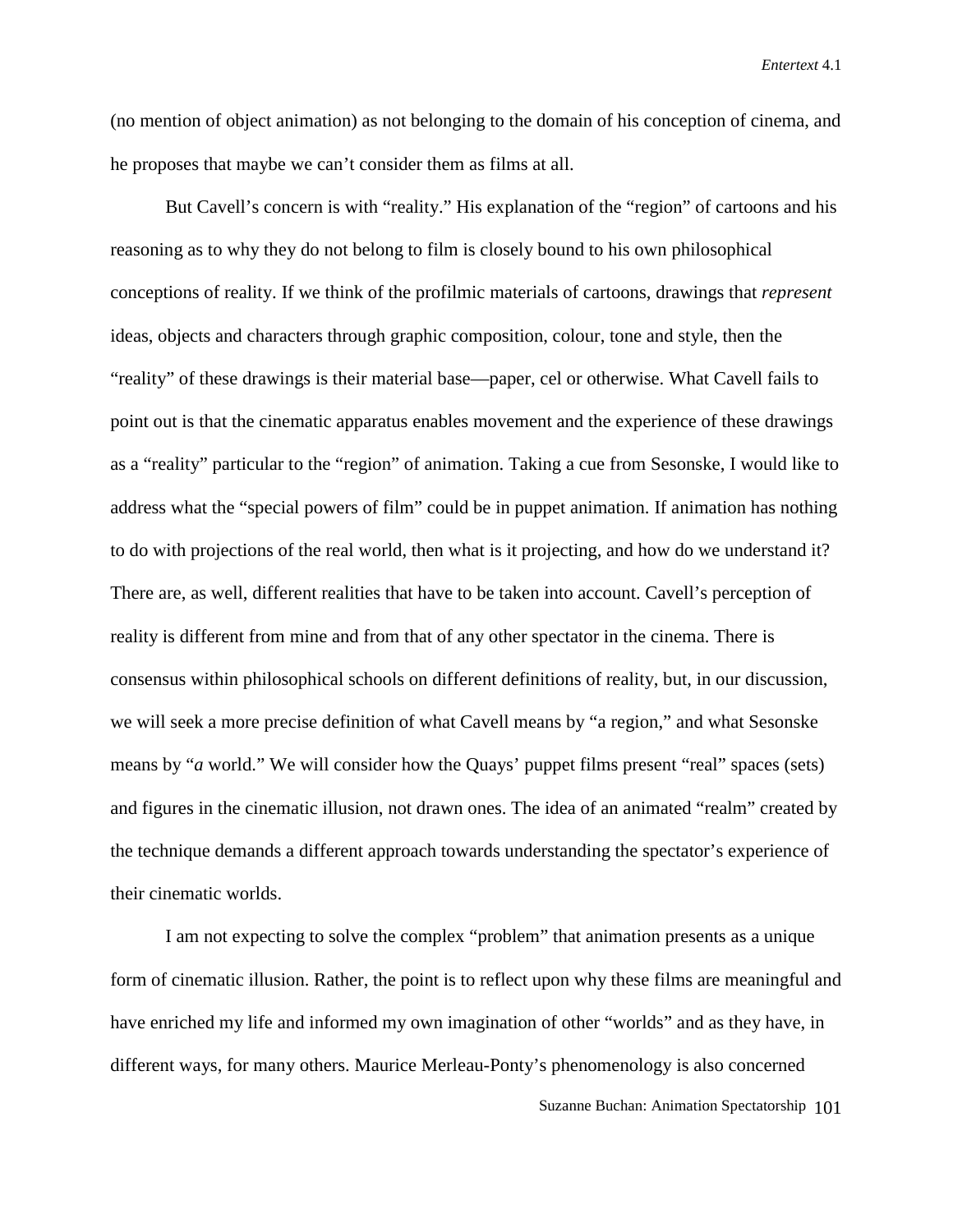with how the manner of experiences of our own bodies is different from our experience of inanimate physical objects. He describes a situation that can be understood as analogous to cinema. A man is in a room looking at a reflection of part of the room in a mirror canted at a 45 degree angle:

After a few minutes, provided he does not strengthen his initial anchorage by glancing away from the mirror, the reflected room miraculously calls up a subject capable of living in it. This virtual body ousts the real one to such an extent that the subject no longer has the feeling of being in the world where he actually is, and that instead of his real legs and arms, he feels he has the legs and arms he would need to walk and act in the reflected room: he inhabits the spectacle.... It is, then, a certain possession of the world by my body, a certain gearing of my body to the world.<sup>6</sup>

There are intuitions and experiences at play when we inhabit the Quays' "world" instead of a mirror. A cinematic world allows us to experience spaces and haptically to possess material objects that, in our physical world, are inanimate, but through the "special powers" of animation, are endowed with a semblance of life. The "universe," "realm" or "world" particular to the Quays' films is determined by their formal techniques and style applied to objects that occupy 3D space. If we recall how Cavell seemed "stumped" by (but curious about) animation, we need approaches that can help us get a better grasp of the images in the Quays' and other films in terms of how they relate to our own experiences of realities, including overlaps between our physical world and the "world" the film presents.

In drawn animation, the moving figures and sense of space they "inhabit" can only be experienced in projection—the artwork itself is planar. Although they offer ample spatial cues that can mimic our lived experience of space, and techniques like the Multiplane camera and planar focus shifts can actually introduce 3D space and perspective to graphic animation, the worlds that conventional 2D animation represents do not have a corollary in our lived experience.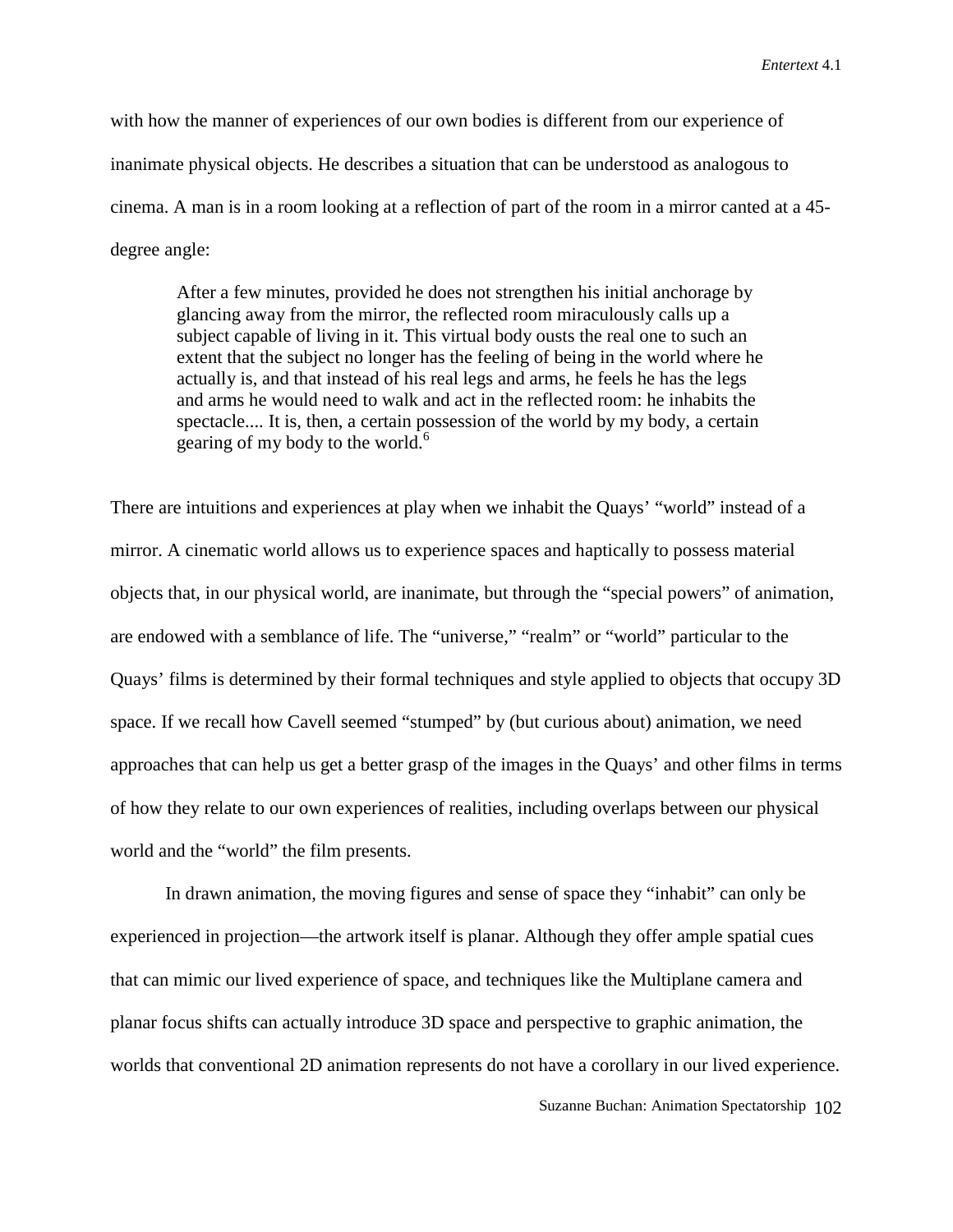We do understand them through spatial and cultural clues and can imagine what the referents represent through the suggestions made by the images. This of course does not necessarily hold for abstract film or some kinds of non-narrative film, which are not concerned with a coherent representation or interpretation of reality. For instance, cel, drawn or rotoscoped animation tend to use principles of composition, scale and perspective which at least suggest an analogy with the world we live in. Even if a house is drawn with only a vague outline (*Flux*, Chris Hinton, Canada, 2003), or, as in *Fudget's Budget* (Bob Cannon, USA, 1954), that uses structural graphic elements inspired by bookkeeping grids and stock graphs to a point of abstraction that challenges our perception, enough is there for us, after some conceptual and visual acrobatics, to reconstruct the referent.

 Of course, one could say the same about a live action film: the moment of shooting is unique. Yet the actors, settings and the physical world in which they carry out actions are extant, tangible and constitute a part of the real world. Let us return to the screws described at the outset. Puppet animation elicits a different set of questions as it is a complex hybrid form in this respect. The sets and puppets exist, and although they may appear to have anthropomorphic proportions on screen, they are constructed on a smaller scale. Yet although the events we see on screen *did not* occur, the objects *do* exist. Puppet animation thus represents a different "world" for the spectator, something between "*a* world," created with the animation technique, and "*the* world," in its use of real objects and not representational drawings. Vivian Sobchack mentions Yuri Lotman in this context: "For Lotman, the development of cinematic technology is the active intentional realization of perceptive and expressive choice-making within the context of a world."<sup>7</sup> "*A* world" as different from "*the* world" is a distinction of ultimate relevance in a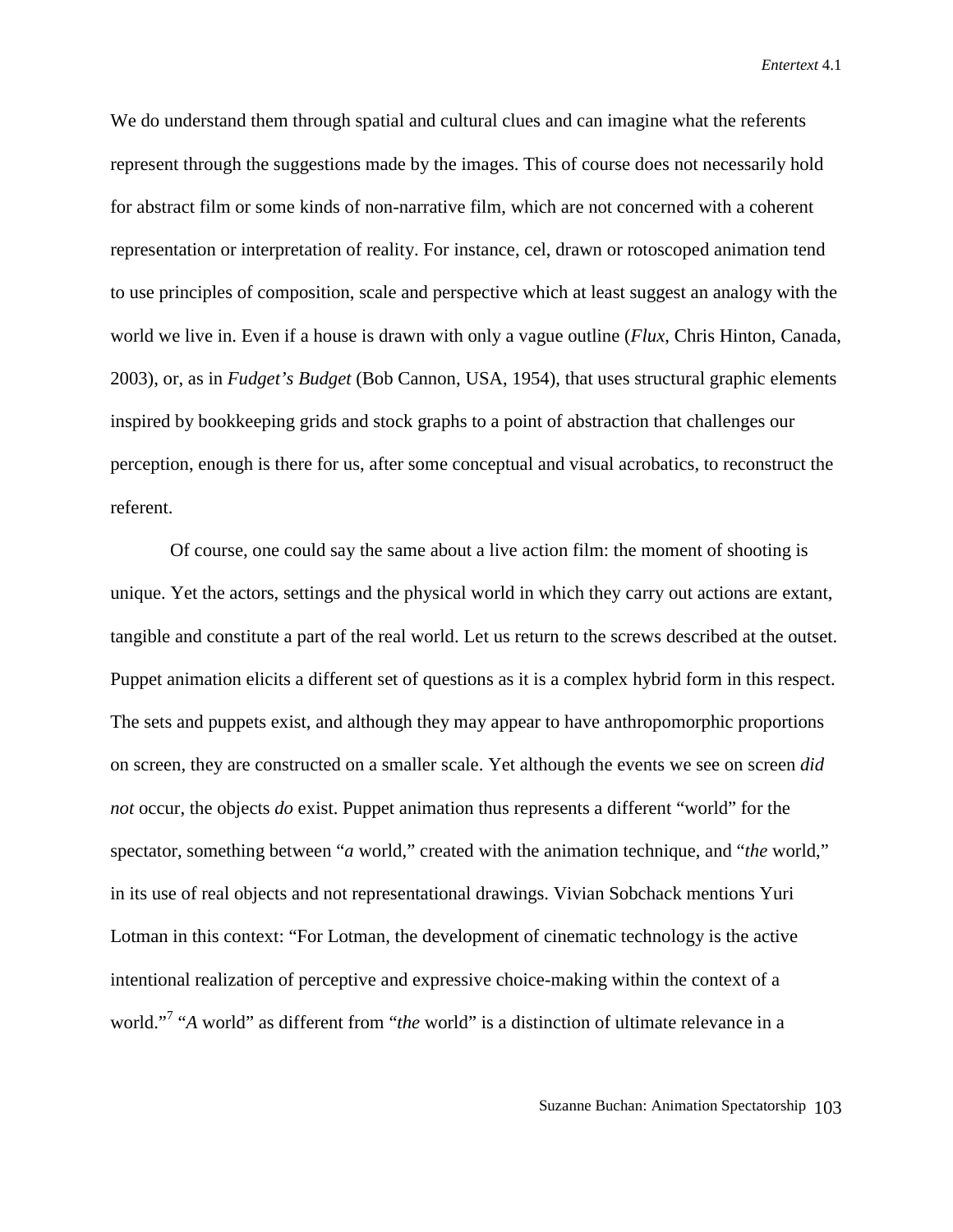phenomenological investigation of the visual experience of object animation, what it represents and how we perceive this world.

#### **Spectatorship(s)**

Robert Stam *et al.* mention three types of cinema spectator: one based on the empirical, sociological model; the consciously aware viewer provided by the [Neo-]Formalist approaches; and the psychoanalytic model.<sup>8</sup> Contemporary discourses in spectatorship are homing in on the "consciously aware" viewer, and this is the one that especially interests me. Without the contextual knowledge of what informs the Quays' films the viewer is usually puzzled or baffled.<sup>9</sup> This is not to say that only an informed audience can enjoy the films, or that these other models cannot apply. It does mean that there is an additional level of pleasure available to spectators who can engage imaginatively with the films' aesthetic and stylistic complexities.

In *Cinema and Spectatorship*, Judith Mayne reflects on the changing status of spectatorship within cinematic theory. She notes a shift from innocent consumption to what she terms "critical spectatorship."10 Mayne's study is of mainstream narrative, yet a number of the issues she raises are pertinent to queries about animation spectatorship as well. In her opinion, spectatorship is at once the most valuable area of film studies and the one that has been most misunderstood, largely because of the obsessive preoccupation with dualistic categories of critique versus celebration, or "critical versus 'complacent' spectatorship."11 Over the ten years since Mayne's book was published, the spectator has become central in new theories of cognition, emotion and empathy. The spectator's emotional response to film initiated a major discourse in cinema studies that began in the late eighties, encouraged notably by Murray Smith, David Bordwell, Edward Branigan, Torben Grodal, Carl Plantinga, Gregory Currie, Christine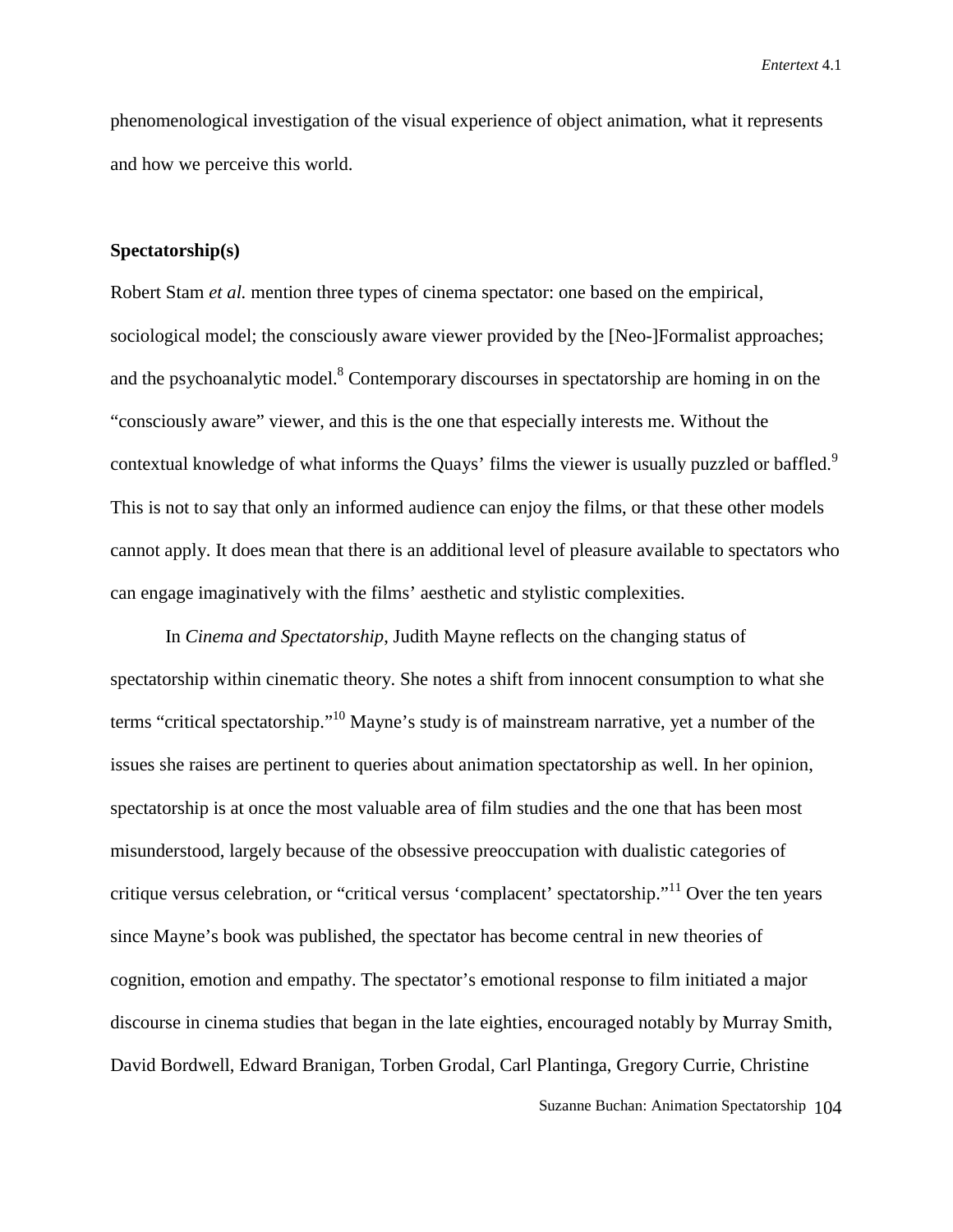Noll Brinckmann and Noël Carroll. There has been a shift away from SLAB theories invoking a passive sadistic/masochistic spectator towards approaches that posit one who is actively involved in film reception.<sup>12</sup> Many of these theories are premised on a cultural understanding of what we see (Bordwell, Grodal, Carroll, Thompson). It also ties in with the "piecemeal" (Carroll) Neoformalist methods that the Wisconsin school initiated in the nineties. It is generally agreed that "[t]hese theories are designed to overcome the conceptual problem raised by the 'paradox of fiction,' namely the paradox of the spectator responding emotionally to what he [sic] knows does not exist."<sup>13</sup>

Animation is sometimes included in the heterogeneous corpus of indexed film titles serving as examples in cinema theory texts. Often the reference is to a particular technique in a discussion of non-animation film. For instance, throughout his 1984 study, Edward Branigan refers to a few animation films and their characters. Edwin S. Porter's *Dream of a Rarebit Fiend* (1906) is invoked in the context of dream states expressed using matte shots. Discussing the subjective tracking shot, he makes no distinction between the point of view of a 2D Pinocchio and the figure of Shaft from the eponymous 1971 film.<sup>14</sup> Point of view is itself a fascinating issue in animation film, and one could easily expand on Branigan's example of Pinocchio's subjectivity. He continues with a discussion of another Disney film:

In *Bambi* (Walt Disney, 1942), Bambi twists his head to look at some opossums hanging from their tails upside down on a branch. The next animated drawing is rotated 180 degrees so that we see the animals from Bambi's inverted viewpoint, hanging "straight up" and so apparently defying gravity.<sup>15</sup>

This quotation raises pertinent issues on the nature of animation spectatorship. It is interesting, for instance, that Branigan discusses inverted point-of-view by stating that the next drawing has been rotated. This is a profilmic event and technically speaking, out of economy, it is possible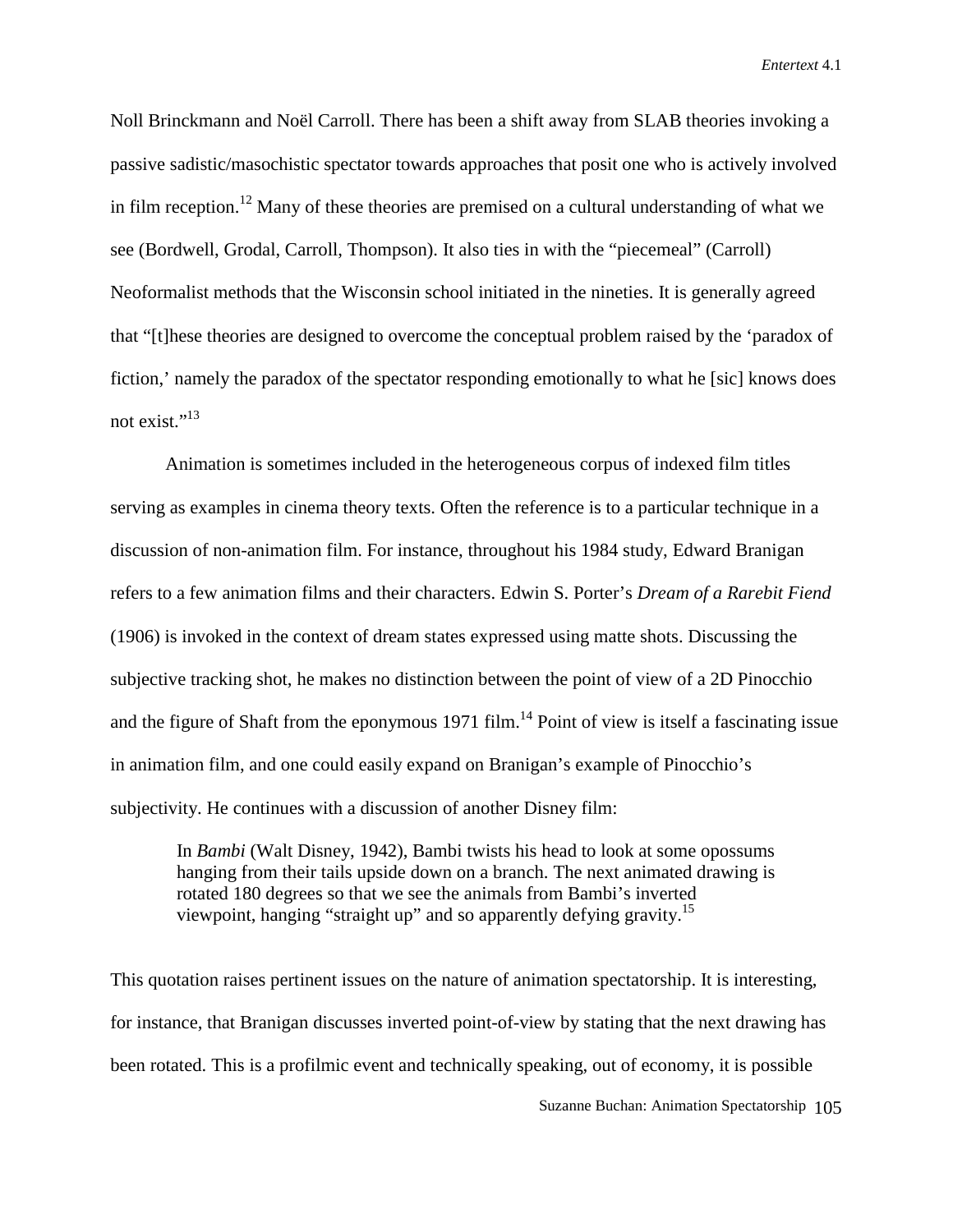(and likely) that instead of re-drawing the opossums hanging on the branch the animators simply rotated the initial drawings and shot them upside down for this scene. That they are "apparently defying gravity" refers to the fact that these are drawings of opossums, yet despite this illusory effect Branigan's reference remains the reality of what a real opossum cannot do, namely, defy gravity. Branigan's remarks are also indicative of the emphasis on technique that many texts on animation engage with.

That Bambi "exists," twists his head and looks, is the result of the cinematic animation of a series of developmental drawings. Puppets have a different materiality and occupy real space, yet our query here concerns the evident acceptance of an animated figure's movement and ability to look. Bambi talks and moves, ergo Bambi "is"—what is the signified? We can develop this further by considering the implications of Branigan's idea for object animation. If we recall the screws mentioned at the beginning of this essay, they also apparently defy gravity, by unscrewing themselves upwards from the floorboard and "rolling" themselves off-camera. They are not an artist's rendering, they "exist" as tangible objects in the physical world. Taking Branigan's cue, would we then talk about these screws as having points-of-view? And since they don't have eyes, in terms of the consciously aware viewer, what does this imply about how we take their "cues" and attribute to them attitude and intention?

I would suggest there is a permanent doubling of point of view in *Street of Crocodiles* and other puppet animation films. That of the camera (character, omniscient author, etc.) is always also that of the director—but in a directly active sense, since, in the Quays' films that are mostly made by the two of them, the person animating determines not only formal parameters but also controls the profilmic inter-frame adjustments that result in the illusion of movement, character and "acting." Regardless of how much control a director will try to have over his or her actors'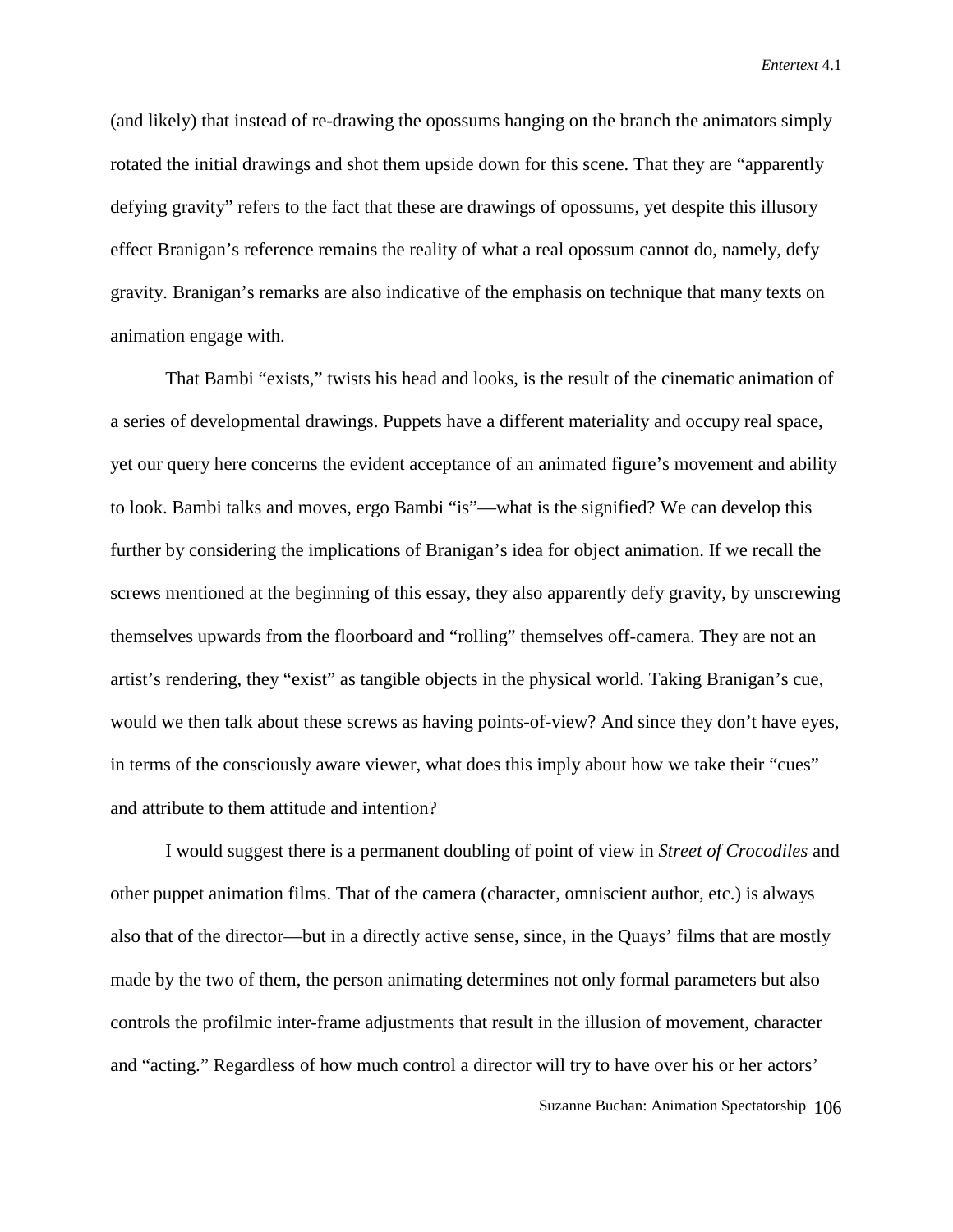movements, actors are much more the "possessors" of a point-of-view—but puppets' actions and gaze structures are entirely created and determined by the animator. This means that when a puppet looks off-screen or there is a match cut to what it is looking at, it calls attention to a much greater degree to the *intention* of the person animating the figure, as well as the actual action of *moving* the puppet. Their personality and intentions are what the conscious viewer tries to understand as expressed through the puppet. In other words, this kind of point-of-view is much more mediated than in live action, because whether we have an omniscient or subjective point-ofview we are constantly aware of the animator's creation of the "world" we see.

Grodal investigates what he calls "a systematic relation between the embodied mental processes and configurations activated in a given type of visual fiction and the emotional 'tone' and 'modal qualities' of the experienced affects, emotions and feelings in the viewer."<sup>16</sup> This recalls what Stam *et al.* call a "consciously aware viewer" and is a direct link to phenomenological concepts of experience. Grodal:

Imagination, consisting of hypothetical simulations of possible relations and processes, is a central aspect of everyday life; the difference between art and everyday imagination is not one of kind but one of degree, of direct 'interestedness' and of 'art understood as superior know-how.'<sup>17</sup>

Appreciation of the Quays' films requires the "superior know-how" Grodal mentions. This chimes with the expanded knowledge that Kristin Thompson and Noel Burch attribute to spectators in some of their studies.<sup>18</sup> Because we can experience the film's "world" in the cinema, the affects and associations that the film elicits carry over and are incorporated into our daily experience.

Over the years I have had many engaging discussions about animation and audience with budding and established scholars from multiple disciplines. Summarised, one of the reasons why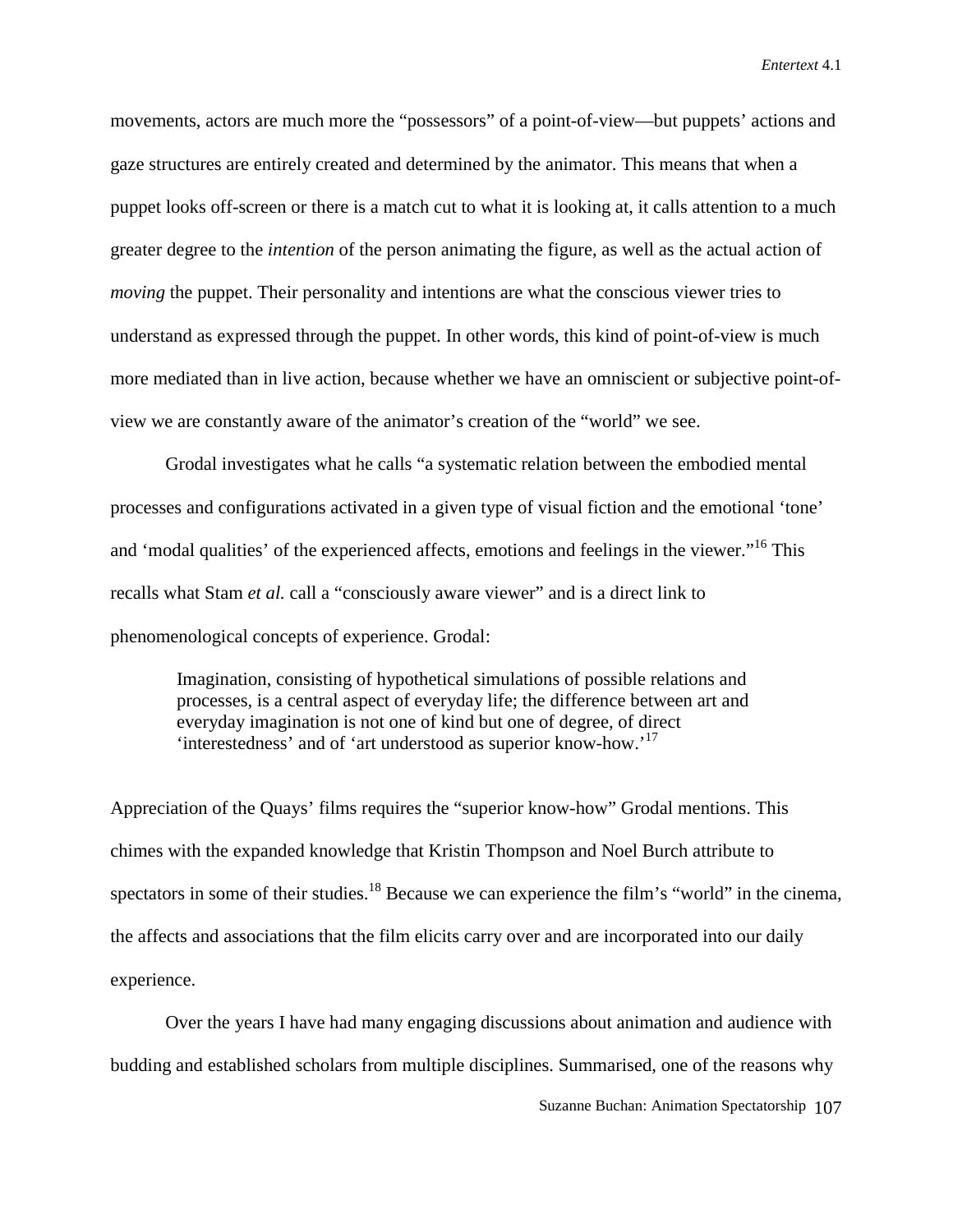animation tends to be misunderstood or ignored by the academic community is that viewers are overtaxed by the sheer amount of visual information on screen, and that they perhaps tend to focus on the less demanding aspects of humour or narrative. Grodal supports this, assuming that "laughter, like other types of automatic response, is a reaction to overload, an 'escape-button alternative' to voluntary reactions."19 He also suggests that *peripeteia*, sudden change or reversal, causes comic reaction. 2D animation's graphic potential to visualise sudden changes that would be impossible in live-action film is rampant, for instance, in the chase and slapstick films of the twenties and thirties, exemplified by Felix the Cat shorts or the Fleischer Brothers' surreal grotesques. Thus another relevant example Grodal invokes is the parodic grotesque, that "underlines the patterned and thereby the mechanical elements of the features they exaggerate and deform, for instance by upscaling certain features or by simplifying certain schemata of thoughts and actions."20 This is a feature of many Hollywood cartoons of the forties and fifties, a zenith perhaps being Tex Avery's surreal and absurd distortion of body parts and his characters' actions.

But discussions with other colleagues led me to amend this conclusion with a suggestion that 2D animation can also present a simplicity of form that is far less demanding than a liveaction film. Puppet animation, on the other hand, can offer the excess of information that liveaction cinema provides, and it can provoke the spectator to engage with the imaginative cinematic realms it creates that include material, three-dimensional elements from the lived world. The Quays' films draw on a plethora of references combined in what is often described as alchemy into a "world" that we can experience, respond to emotionally and interpret. In a film like *Street of Crocodiles*, its "world" bears relation to our own through spatial cues, anthropomorphism and an array of aesthetic references to fine art, literature, architecture and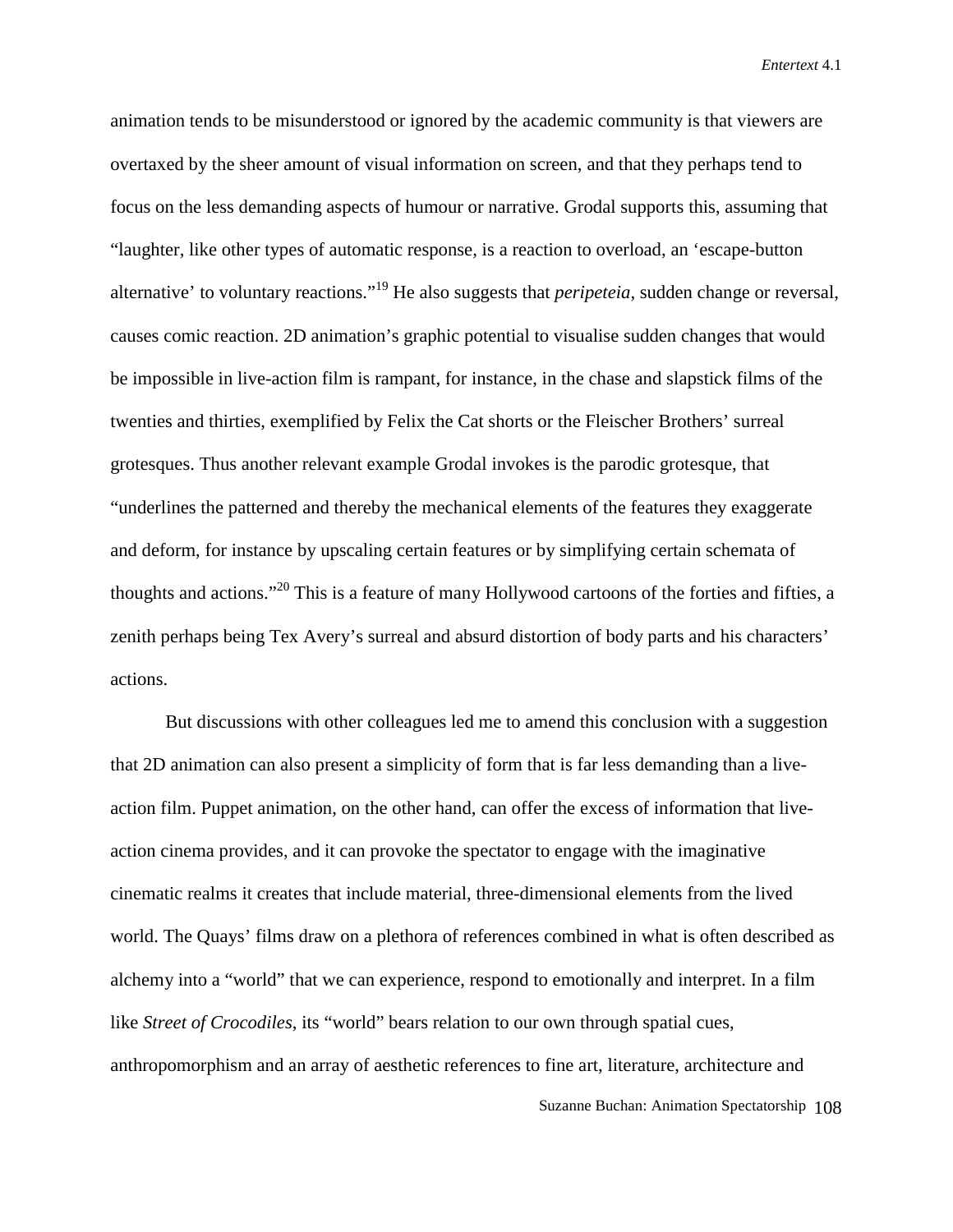music. The spectator must not only find the cues that relate to his or her own experience of the world and of the experienced worlds of live-action cinema. He or she must also actively engage in developing new hypotheses that relate all of this to developing comprehension of and engagement with the animated "world." Neoformalism and new areas of spectatorship studies are useful here to posit the spectator as actively involved in developing hypotheses and understanding cues within a film "world."

#### **Animation Spectatorship**

What, then, is going on inside the mature viewer when s/he watches animation? Is the experience the same as for other forms—say, when watching fiction film or documentary? Is the system of the cinematic apparatus unchanging for all forms of cinema experience? I do not think so. The animation film is utterly unique in its representation of graphic and plastic universes and impossible spaces and in its "ability" to transcend physical laws which govern our experience. It is therefore crucial to our understanding of animation spectatorship to develop and describe our understanding of this particular set of conditions, which in turn can assist an approach to individual films. Although the "worlds" that animation depicts contain cultural referents, they can be represented in contexts that do not mirror our understanding or experience of the world we live in. Animation spectatorship therefore presents a set of intricate complexities that need to be formulated in order to scrutinise what is happening in the viewer when they watch an animation film.

In the final chapter of *Understanding Animation*, Paul Wells contemplates the animation audience and states the need for further research in this field of enquiry: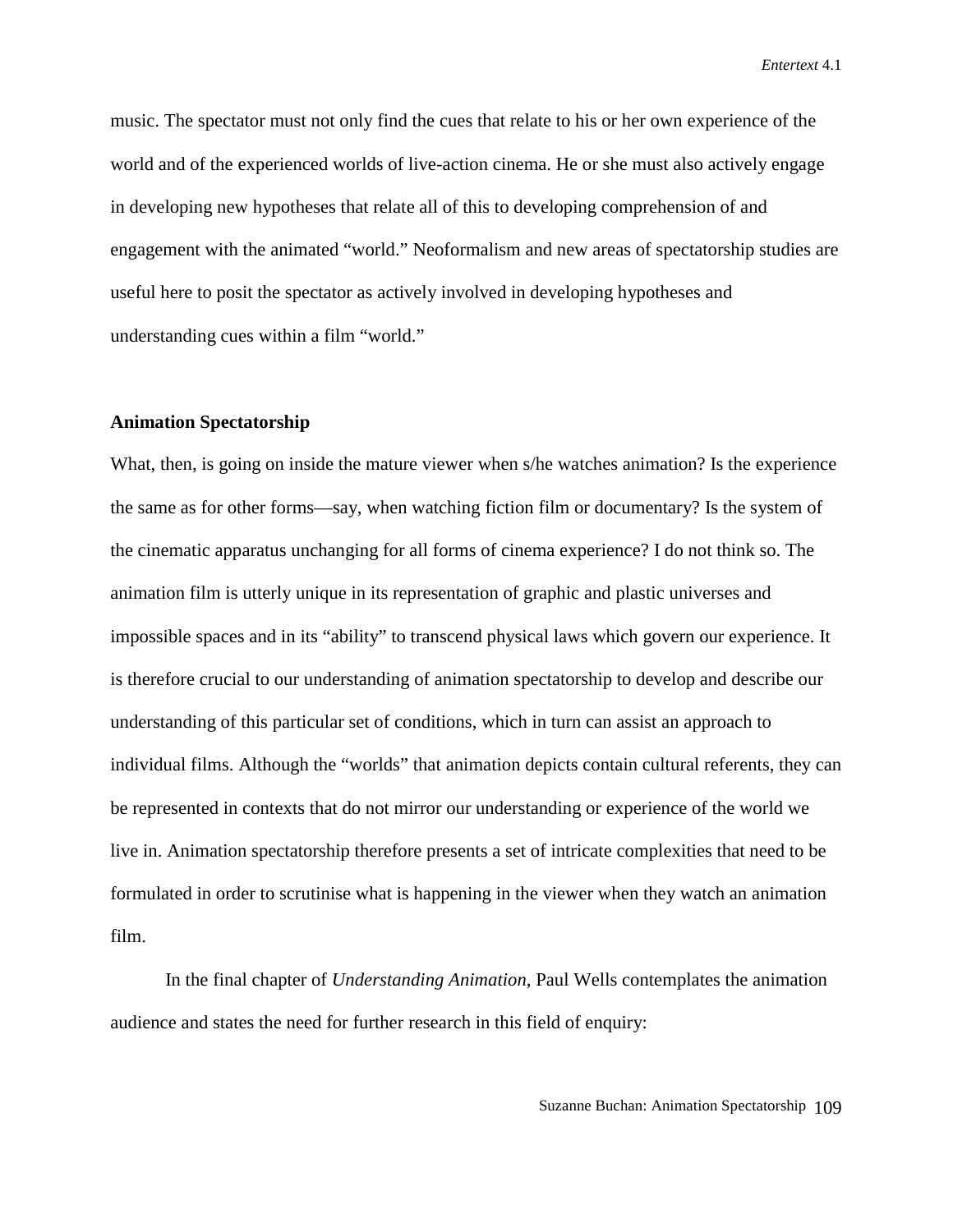The points raised as matters of definition and interpretation are essentially couched in the assumption of the audience as a specific kind of *subject*, which differs from the assumed subject of the live-action film because of the unique conditions created by animation. Equally, the discussion has largely been predicated on particular approaches to animation as a text, and as such does not engage with other types of address which may look, for example, at the cognitive effects of the animated film, and the specific role of the individual.<sup>21</sup>

Although he raises a crucial point about other types of address, Wells does not pursue this in detail, concentrating instead on an analysis of Disney films in terms of a broad audience. He does state that the specificity of the effect of animation needs further research, reminiscent of Cavell's "special powers of film." A number of queries arise. Just what is this "specificity"? How can we define the spectator's experience of watching animation? How does he or she understand the various levels of abstraction and the unreal images on screen? What can we say about point-ofview in animated cinema, about identification, emotion, or empathy? In a theory of animation spectatorship, experiential factors that diverge from accepted norms of "reality" should and must play an important role in determining perceptual and psychological phenomena of watching animation—I suggest this is the "specificity" Wells means. These, in turn, assist us in structuring an approach to understanding the viewing experience of the Quays' films that are unique in animated cinema.

I'd like to take a step back in time and posit some ideas about relationships between Early Cinema spectatorship and the unique conditions of animation Wells mentions. Tom Gunning describes the "cinema of attractions" as a cinema based on the quality of its ability to *show* something:

From comedians smirking at the camera, to the constant bowing and gesturing of the conjurors in magic films, this is a cinema that displays its visibility, willing to rupture a self-enclosed fictional world for a chance to solicit the attention of the spectator. $^{22}$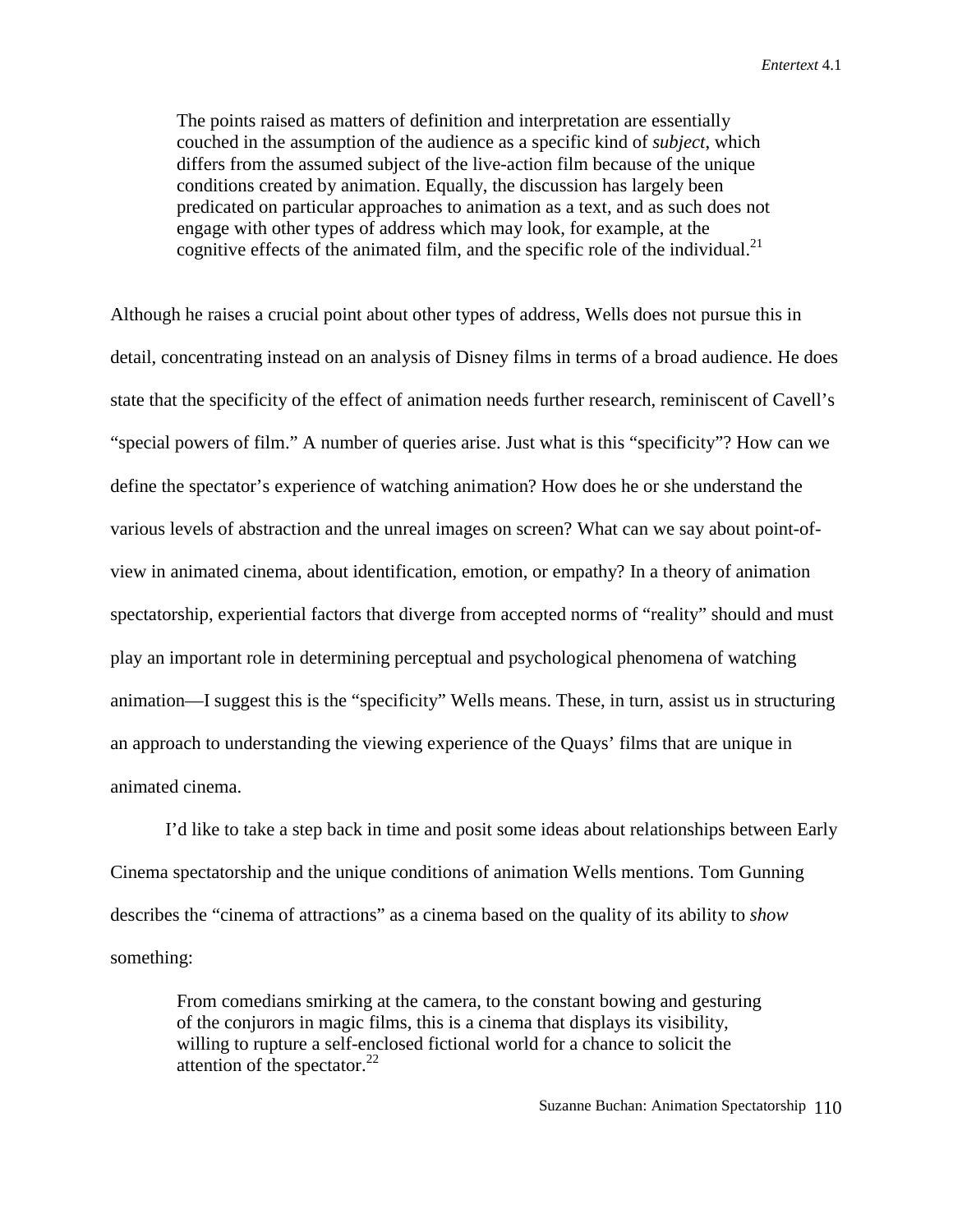Animation film, in its visual presentation of imaginary worlds, retains a quality that locates it in a permanent condition of being a kind of "ahistorical" cinema of attractions. Methods and techniques used to create animation permanently rupture the "world" it creates because the impossibility of what we see draws attention to the fact that it is an illusion:

To summarise, the cinema of attractions directly solicits spectator attention, inciting visual curiosity, and supplying pleasure through an exciting spectacle —a unique event, whether fictional or documentary, that is of interest in itself. The attraction to be displayed may also be of a cinematic nature, such as the early close-ups just described, or trick films in which a cinematic manipulation (slow motion, reverse motion, substitution, multiple exposure) provides the film's novelty. [...] The cinema of attractions displays little energy creating characters with psychological motivations or individual personality [...] its energy moves outward towards an acknowledged spectator rather than inward towards the character-based situations essential to classical narrative.<sup>23</sup>

In many ways animation film has not lost its "attractiveness," and the spectator's response to the use of new technologies has striking similarities to those of early cinema.<sup>24</sup>

Inquiry into animation spectatorship is itself a relatively new area. Of the few authors that do engage in spectatorship, predominantly sociological and psychoanalytic methods are used to explain the experience of watching animation. The form is rarely addressed using critical approaches around emotion or phenomenology. Reasons for this can be attributed to theories that regard cinematic experience as primary, without making considerations for different techniques or genres. These include semiotics, psychoanalysis, structuralism and socio-cultural approaches. Another reason might be because animation creates its own visual culture and obeys a different set of rules from non-animated cinema. This ranges from subversion of natural physical laws that govern representations of live-action film to the appropriation of cultural codes and imagery that partially informs the "worlds" and figures it can allow us to experience. Exceptions are Joanna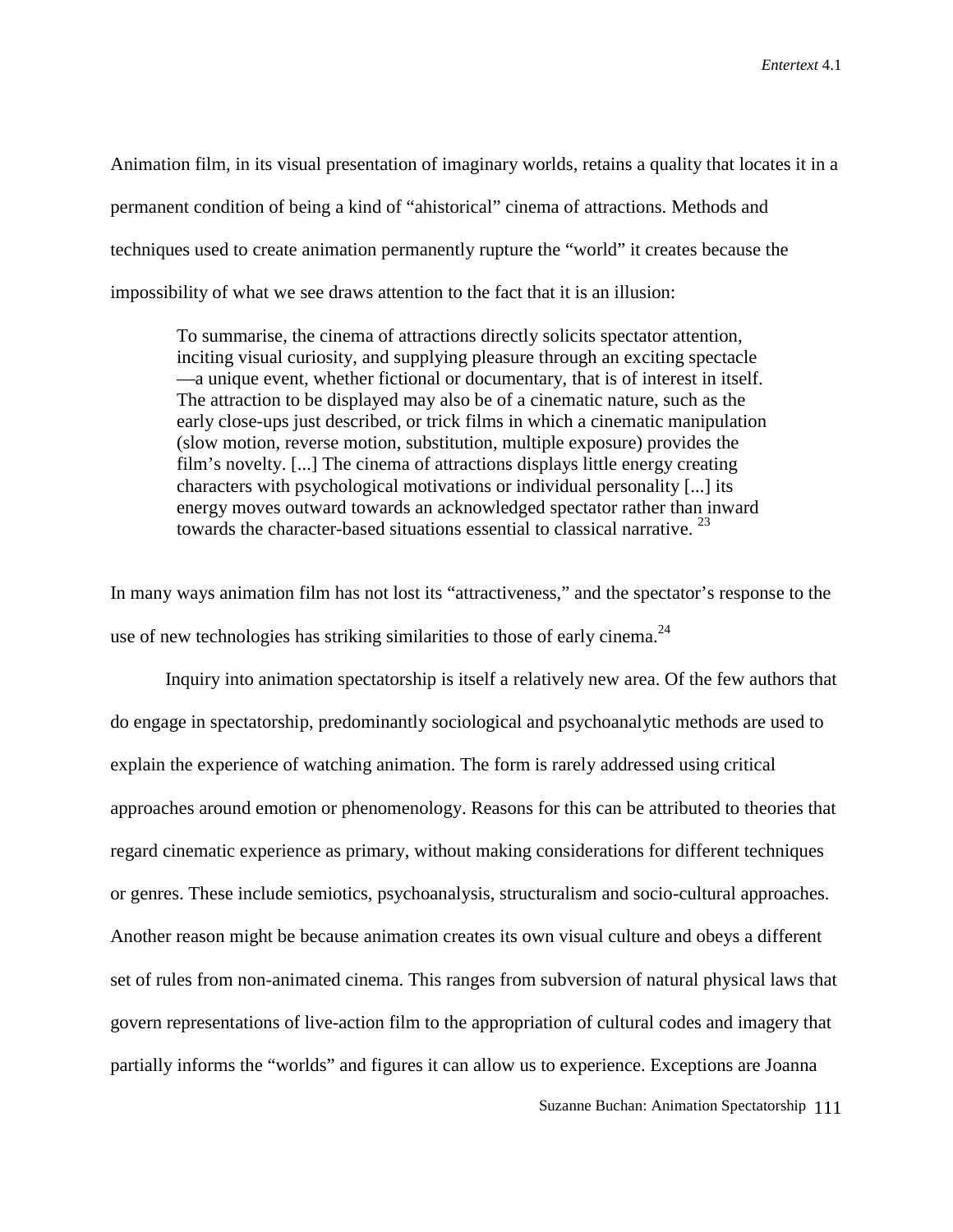Bouldin, Vivian Sobchack's recent work, or Laura Marks' fascinating essay on the Quay Brothers' *The Institute Benjamenta*. 25 It is also telling that Sobchack and Marks include the Quays' work in their phenomenologically oriented writing.

The dominant approach to animation spectatorship has been from a socio-cultural standpoint. North American studies on audience dominate and prefer to investigate ideologies and the influence and effect of animation viewing on broadly defined groups of children, teenagers or simply as "audience." This has been fruitful in determining, for instance, the effect of violence in animation on school-age viewers, or the relationship between consumer habits and television animation series created for children (especially by the numerous private channels in the USA). The Quays' films are *auteur* animation films (as are those of many other animators) and attain a complexity in narrative structure, visual abstraction and aesthetic and stylistic wealth that need appropriate approaches that diverge from socio-historical ones and that posit the viewer in a different sort of way than do these types of study.

In addressing Disney's hegemonic domination of audience, ideology within the context of animation spectatorship has received considerable attention. Wells comments upon the state of spectatorship studies:

Critical reaction to the Disney canon has always been mixed, and largely constitutes *the* discourse about animation itself (see Peary and Peary, 1980: 49- 58, 90-92; Smoodin, 1994), but scant address has been given to the *actual* agendas of the viewing public who attend Disney films. One might presume that this is part of the overall neglect of animation, but also add that such work might suggest certain disparities between particular responses and the eagerness to promote a specific highly idealised model of innocent, ideologically sound, relentlessly optimistic, family entertainment, somehow safe from the vagaries and difficulties of the world. It has probably always been the case that the particular experience of watching Disney films has been much more complex, testing a range of psychological and emotional issues in spectators.<sup>26</sup>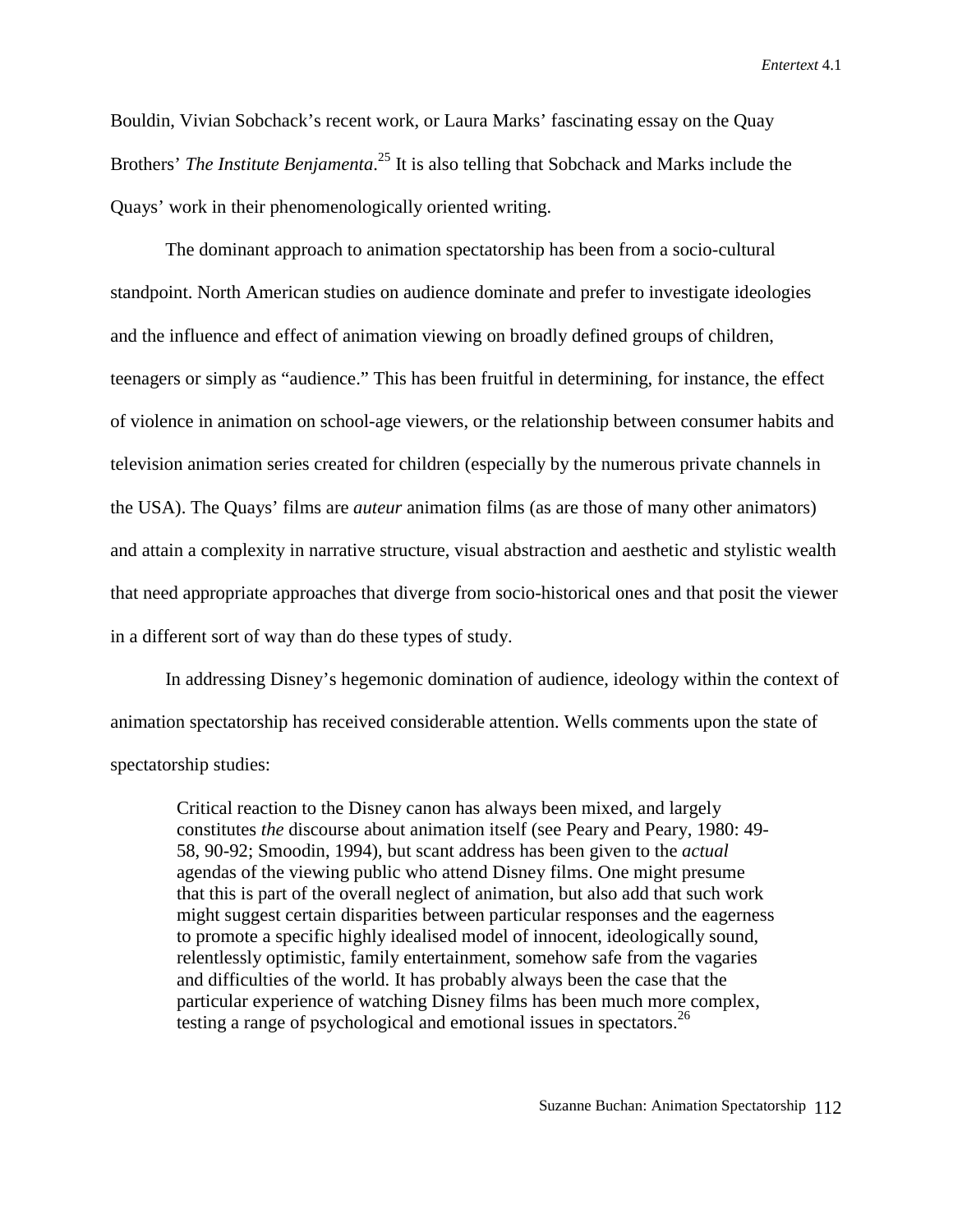Disney's films are pointedly and naively ideological and promote (and sometimes strangely undermine) conservative values of American society. Carl Plantinga notes that "[s]pectator emotions have a powerful rhetorical force because they involve thinking, belief, and evaluation."<sup>27</sup> The emotional response to films that convey a particular ideology are triggered by conflict and resolution:

The Disney film is self-evidently operating on terms which the broad spectrum of audiences recognise *as* animation, i.e. cel-animation characterised by human/animal figures who play out plausible, if highly fanciful fictions. Other kinds of animation are, indeed, now reaching a wider audience, and further research will reveal how the reaction to what we have defined as orthodox animation differs from the response to developmental or experimental animation $128$ 

Wells then interprets the results of his study by constructing a paradigm of dominant themes: empathy and identification; fear and concern; treats and occasions, and codes of contentment.<sup>29</sup> What we can divine from this set of themes is that the responses are to conventional narrative fictions that adhere to genre conventions and highlight the pleasure aspect of viewing animation.

The question then arises: what kind of emotions does a film like *Street of Crocodiles* elicit? The film is oriented towards a mature audience with complex anticipations of pleasure and aesthetic experience. It strongly triggers intellectual, emotional and sensual engagement with its visual surface and poetic structures, much more so than the kind of conflict and resolution that more conventional narratives present. Because of the film's puzzling narrative, here is indeed a hiatus in processes of belief and evaluation, and the spectator can give him- or herself over to the pleasure invoked by the loosely structured, haptic images choreographed to music and underlaid by unusual sound.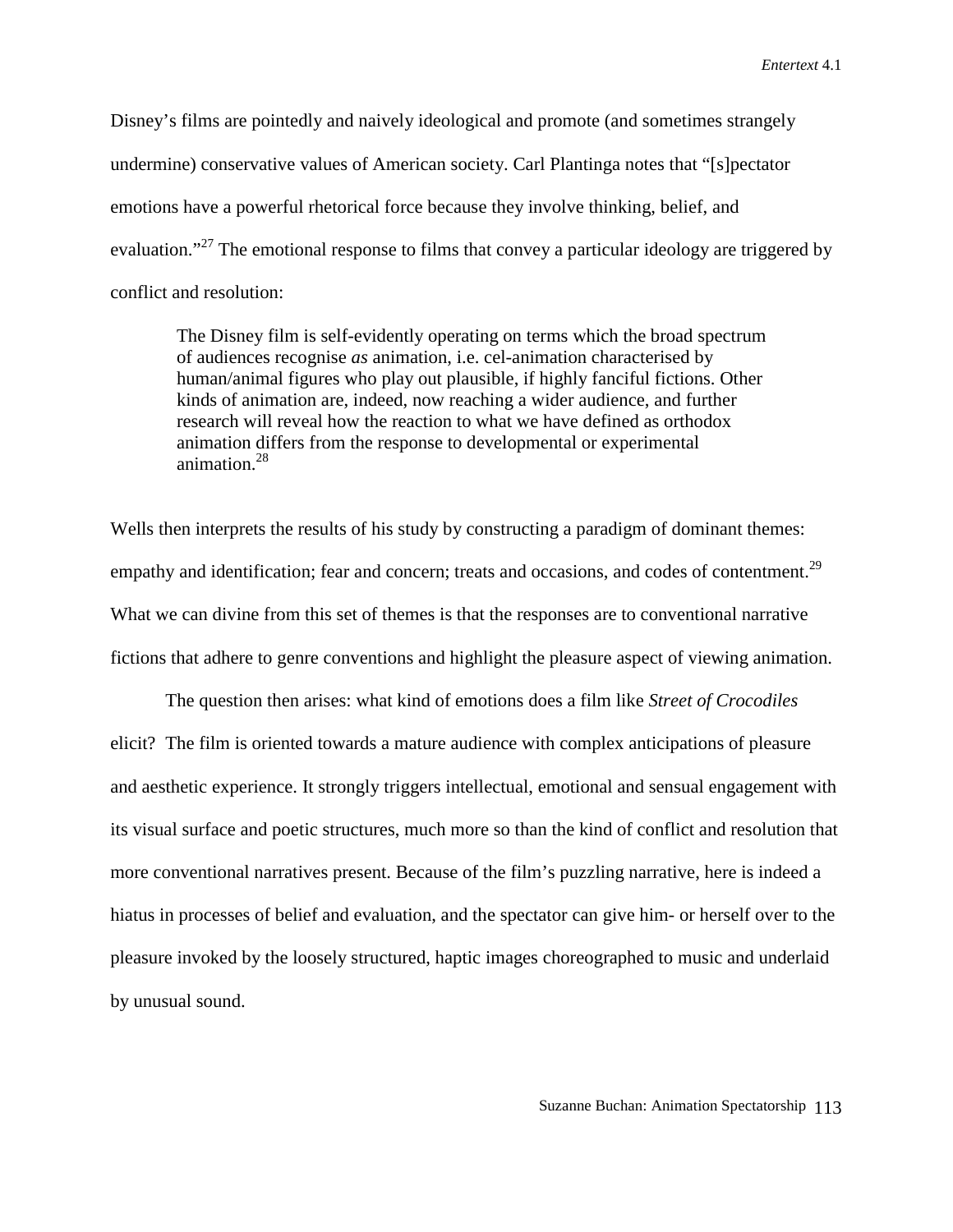Unconventional films that do not align with themes related to the anthropomorphic qualities of the orthodox style and choice of narrative are fertile objects of study. A film like the Quays' *Rehearsals For Extinct Anatomies* (1987), with its elliptical, almost anti-narrative structure, alienated animated automata and sombre, highly aestheticised mood, offers little in the way of, say, contentment, and any pleasure it affords has more to do with the aesthetic and haptic surface of the film than with identification or narrative resolution. There is, however, a pleasurable sense of alienation that the film's macro lens-filmed vignettes of strangely sealed-off and repetitive movements and events affect. We may be drawn much more into the experience and strangeness of the film's "world" than into the paradigm Wells sets out. Disney's films (or Nick Park's, for that matter) do not want to draw attention to the "otherness" of the world they create, though there are a number of notable exceptions such as Hayao Miyazaki, George Dunning or Mamoru Oshii. Conventional narrative animation wants to engage the audience in familiar rituals and conventions of human behaviour that live-action film also deploys. Disney's films are attractive to audiences because what they see acted out is familiar from their own everyday "worlds," but the characters acting out these events are mainly anthropomorphised, idealised animals and objects. This brings us to an interesting concept of omnipotence.

Wells quotes an article from Michael O'Pray that reviews concepts of the experience of omnipotence while watching Disney films. O'Pray's commendable text interweaves Freud's definition of the omnipotence of thought, Eisenstein's cryptic unfinished concept of plasmaticness and English aesthete Adrian Stokes' synthesis of Melanie Klein's psychoanalytic theories and the synchronised ballet-like movement of Disney's *Silly Symphonies*. Although these concepts diverge from that of the consciously aware viewer, in order to illuminate the concerns of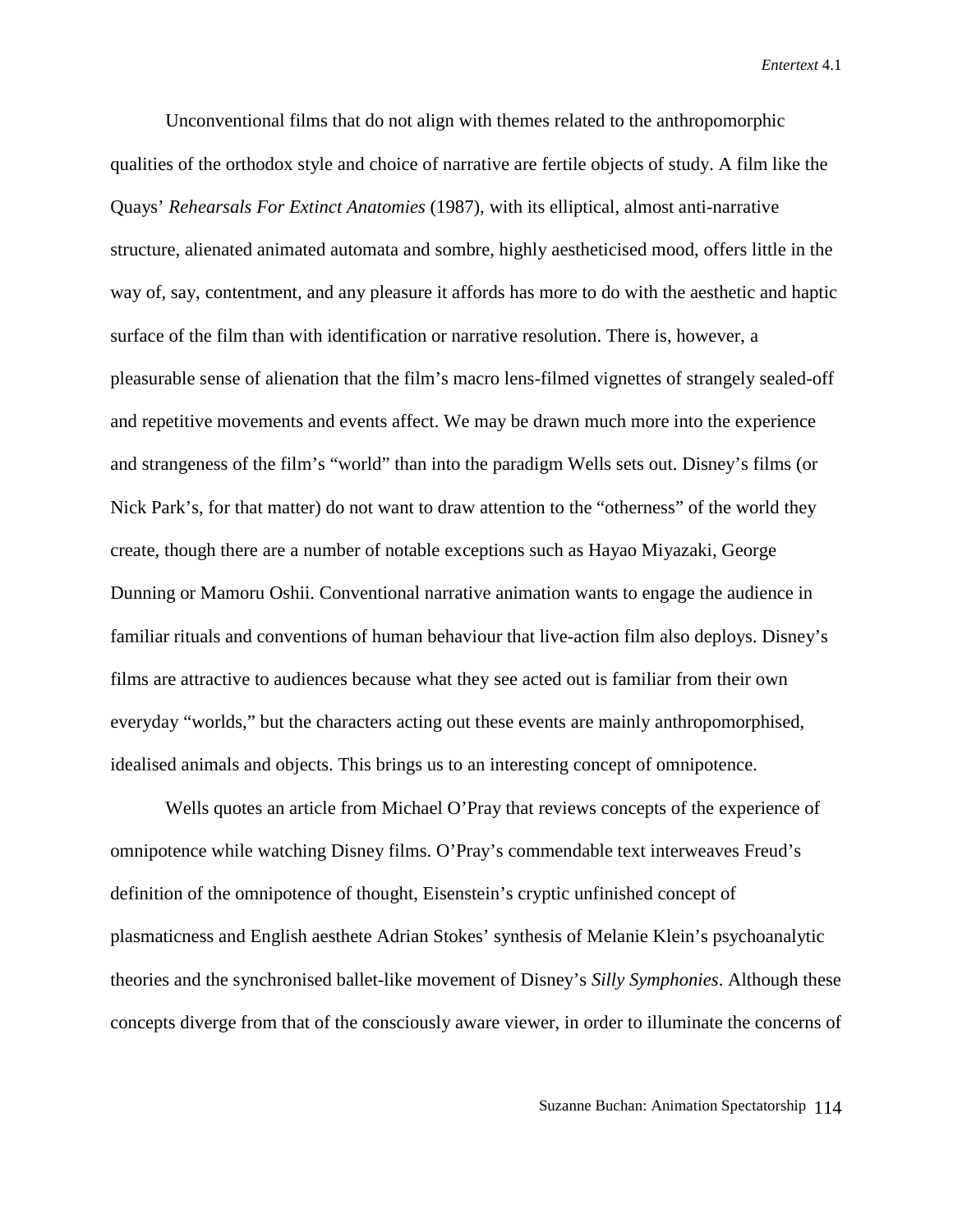these authors, the full version of O'Pray's quotation as it appeared in the essay to which Wells refers is worth repeating:

The central concern here seems to be the idea of a certain pleasure achieved by animation (not all of course) wherein we identify with its virtuosity. Stokes and Eisenstein speak respectively of a 'patness' and an 'absolute perfection' (one, we should remember, that frightened Eisenstein). They stress the force of this virtuosity. It is not simply a characteristic of the animation but somehow is an integral part of how it affects us. In this virtuosity where form and content reach a perfection, there is the deepest pleasure because we are confronted with a control and importantly, the very fantasy of that control in the animated figures. In other words, in the plasmatic element—the sheer virtuosity of the lines, say, in Disney, or for that matter, in the animation films of Robert Breer or Len Lye —we have an objectification of our own desire for omnipotence. Our desire to will something without in fact acting upon it is acted out in animation itself through the virtuoso use of forms. $30^{\circ}$ 

Studies of object animation need different approaches from those of 2D "orthodox" animation, because it presents physical space and materials that occupy this space instead of a mimetic, drawn rendering of the same. Objects and the materials from which they are constructed are tangible and have an intrinsic set of references to our lived experience which is not the case in the fully graphic fantasy of 2D animation. In *Street of Crocodiles "*form and content" achieve virtuosity through the choreography of objects, and the use of materials that lend themselves to the musically driven trajectory of the objects and figures in the film.

The concept of omnipotence is what links the pleasure of 2D animation with that of puppet animation, particularly in terms of space and the uncanny, as I have described in more detail elsewhere.<sup>31</sup> As Grodal puts it: "According to psychoanalytic theory, man [sic] is torn between id and superego, between principles of pleasure and principles of reality."<sup>32</sup> In these terms, the pleasure in watching 2D animation that has a graphic representational relation to reality, and is not reality itself, thus relates it more to a pleasure principle than to a reality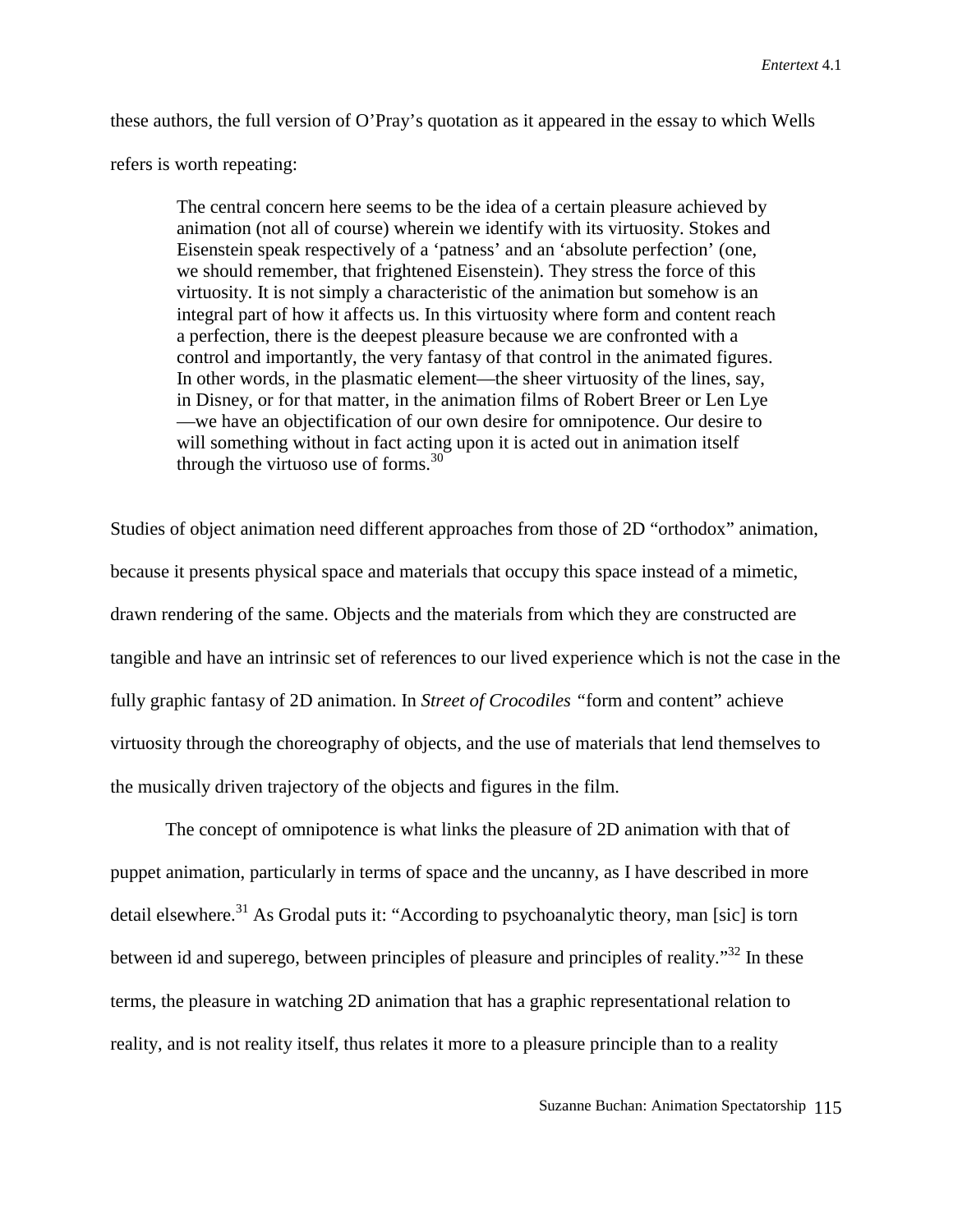principle. Object animation enables both the pleasure principle (an element of the omnipotence O'Pray mentions) and the reality principle, because the images are photographic representations of physically extant objects and spaces.

Omnipotence is twofold—not simply an affect of the spectator, but also, because they are so artificial, an awareness that the animator created these images. An often-used simile suggests the animator is like God—completely responsible for all the images the spectator sees, and more importantly, responsible for the impossible "bringing to life" of inanimate forms. This confirms a desire for control, grandeur, a God-like ability to be able ultimately to control life. This may be an unconscious release from disavowal of the spectator's own helplessness. But identification is both with the objects and figures and with the animator who has made the film.

#### **Understanding the Object**

There is no "object" in drawn animation—the image is an artistic rendering, an interpretation of something that exists in the lived world or in the artist's imagination. But in puppet animation, the representation does have a direct relation to objects. Yet these objects are artificially constructed, thus the representation of a puppet, although identical with the object represented, has a different quality than objects that are not manipulated or constructed. A human being is essentially the same—an actor's appearance can be altered by make-up, costume, lighting and framing. The puppets in the Quays' *The Cabinet of Jan Svankmajer* (1984) have anthropomorphic appearances, yet the head of the child puppet is a *bricolage* of a porcelain doll's head out of which sheaves of a book protrude like hair. Although it may appear "alive," it is not, and although its gestures and actions may represent those of a human being, the puppet itself is inanimate and a construction of the artist's making. Grodal makes a succinct point about this: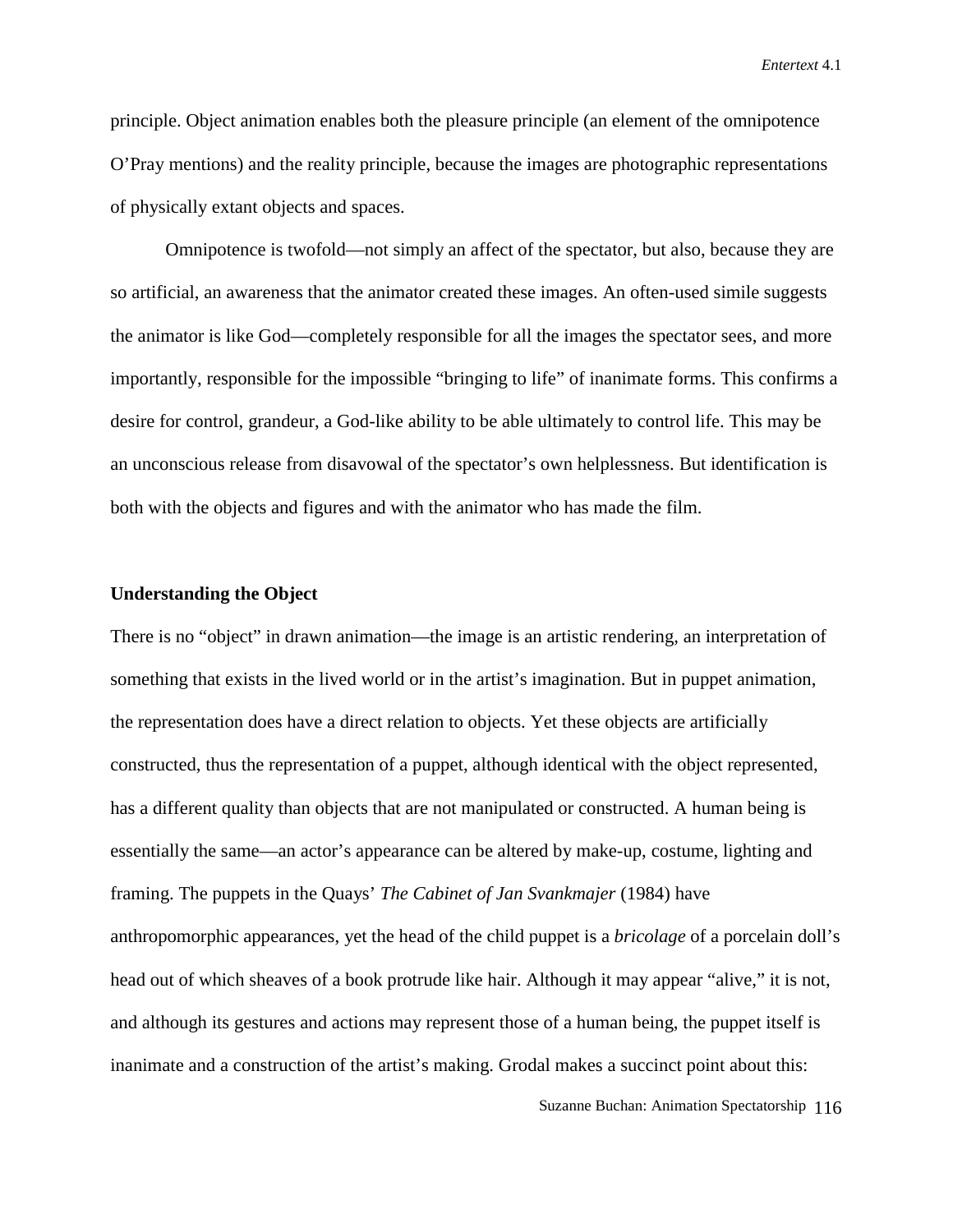When watching a visual representation of phenomena without any centring anthropomorphic actants, we often 'lose interest' owing to lack of emotional motivation or the cognitive analysis of the perceived, a fact which many makers of experimental films have discovered when presenting their films to a mass audience.<sup>33</sup>

Thus, one issue that is of central importance to understanding the experience of viewing animation is clarification of the *status* of the animated object and how we relate to it. We see a moving image, but we know that the objects we see appear "alive" through pure artifice. Jean Mitry concedes that "[o]ne might say that any object presented in moving images gains a meaning (a collection of significations) it does not have 'in reality,' that is, as a real presence."<sup>34</sup> We also know that in contrast to live-action figures they do not "exist" except as inanimate objects beyond their animation on screen. Is the spectator constantly aware of this fact, or is there a process of denial, wish-fulfilment or sublimation that allows us to perceive animated objects as living? Do we invest them with a living state outside our experience of them in the cinema? For instance in *Street of Crocodiles* the main protagonist moves through and explores a labyrinthine architectural space. The film's experimental narrative is partially based on point-of-view structures of the puppet and relies to some degree on the Kuleshov effect, which I would suggest is heavily relied upon in puppet animation. $35$ 

The anthropomorphic figures in *Street of Crocodiles* (or almost any other puppet animation film) are invested by the animator with human-like qualities. Grodal investigates how we understand what he calls "humanness," a term that sometimes appears in quotation marks and sometimes not, a concept perhaps as riddled with meaning as that of "worlds." He does remark that divining the essence of humanness is deeply philosophical. Grodal suggests that "[m]assive viewer-interest indicates that the phenomenon of 'humanness' has very strong cognitive and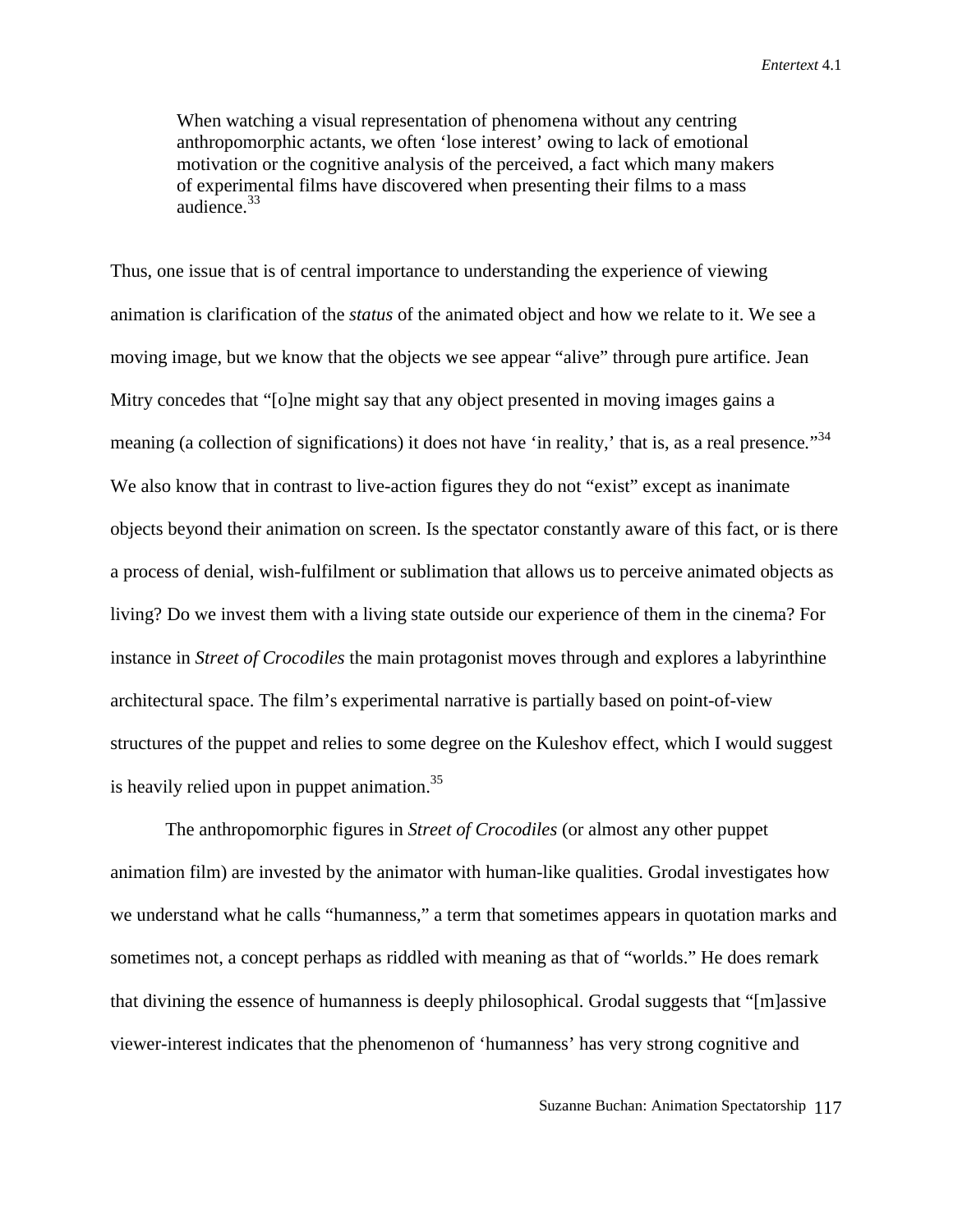affective appeal."<sup>36</sup> This phenomenon is a distinguishing feature of puppet animation and explains the immense popularity of animation film with audiences. Grodal also provides some pertinent insights into the mental workings of animation audiences:

Important for the mode of perception is an evaluation of whether the seen or heard has its source in, or represents, an exterior hypothetical or real world or an interior mental world (or belongs to intermediary positions), or whether the source is ambiguous. If the perceived is constructed as belonging to an exterior world it cues the mental stimulation of an enactive world; *whereas, if the perceived is constructed as belonging to a mental world, it cues a purely perceptual-cognitive, proximal experience*. Equally important is the relation to agents of fiction. The viewer may perceive the agents with the same emotional distance that typifies his relation to inanimate objects, but he may also make a cognitive and empathic identification with them [emphasis added].... $^{37}$ 

Grodal's distinctions between types of worlds are suggestive of the different origins of the

profilmic materials for 2D (e.g. hypothetical) and puppet (e.g. real) animation posited earlier.

While viewing animation, the spectator executes shifts between hypothetical, real and interior

mental worlds.

In his discussion on representation, Andrew reflects on different theories of image

processing, how the spectator reads the images on screen and what kinds of relationships he or

she enters into with them during viewing:

If every film is a presence of an absence, we are still obliged to differentiate the types of imaginary experience possible within various ratios of this relationship. A filmed image may be considered the presence of a referent which is absent in space (live TV coverage) or in time (home movies). It may also be taken to be an image which is non-existent or whose existence is not in question one way or the other.<sup>38</sup>

In Andrew's definition a 2D graphic animated image is a filmed image that would fall into the category of "non-existent" or "not in question." This ties in to Cavell's "region" and is one of the "special powers of film." Andrew does not differentiate between a sequence and an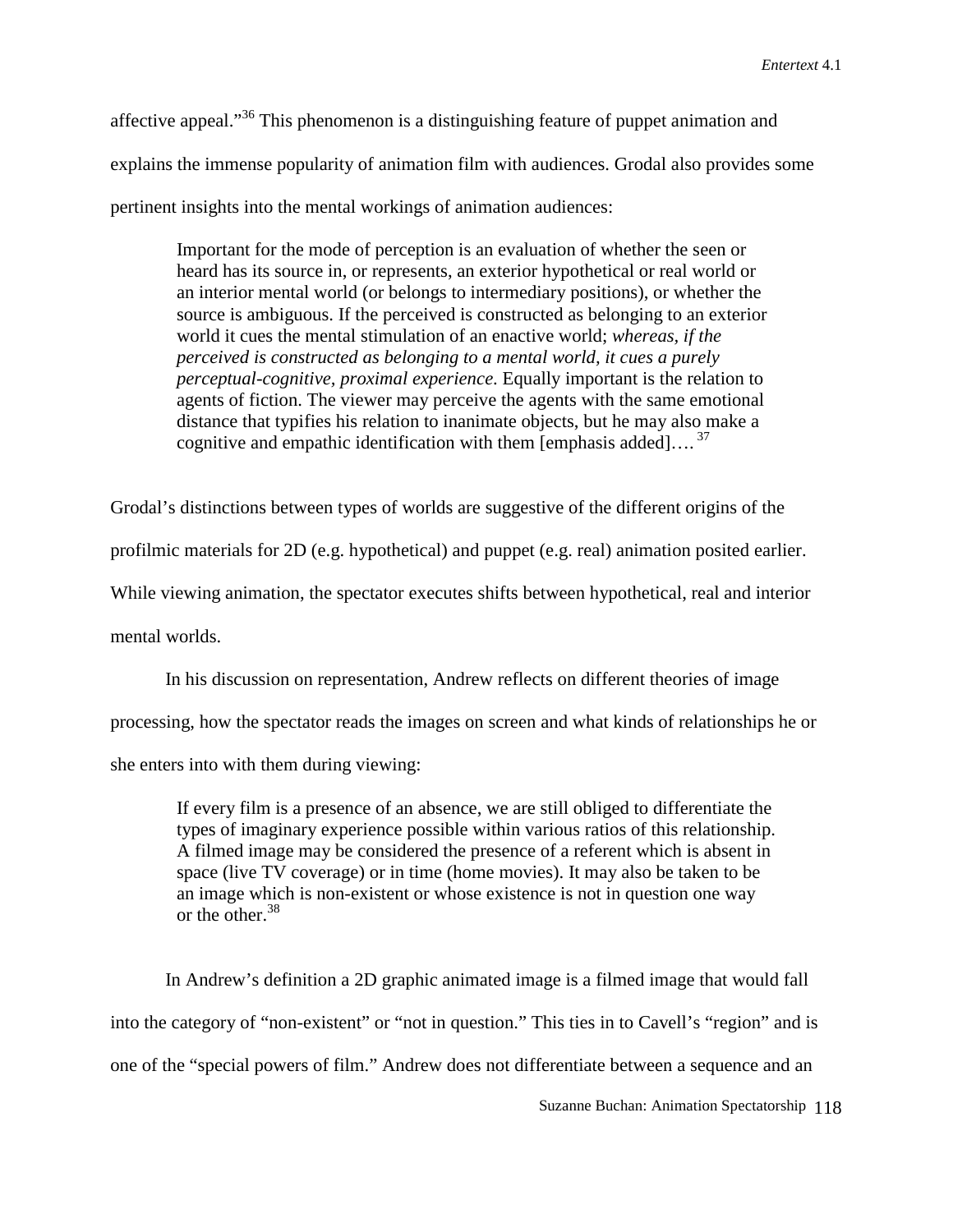image. This differentiation is crucial to animation film and recalls Sesonske's comments about not having access to these worlds, since the illusion of animation is non-existent without movement of the film through the projector. The drawing or painting does exist (as profilmic cel or drawing), but the movement of the images on screen is illusory, in other words, non-existent. Marketing strategies that create commercial products such as stuffed toys and figurines can introduce substantially real versions of 2D characters to our lived experience, but they are inanimate.

## **The Puppet's "world"**

Watching any of the Quays' animation films means entering a dream world of visual and aural poetry. Whether the early collage-based artist's documentaries, the public-funded puppet animation masterpieces, the elusive *Stille Nacht* shorts or the Art Brut-inspired *In Absentia* (2001) the ambiguous, anachronistic "world" of their puppets has attracted a fiercely loyal following.39 What can we say about the referent when it is a puppet? What is its "world"? And how does the spectator understand this world when it is not one in which he or she can make direct experience? What is its "history"? How is the character defined?

Every fictional film likewise relies on some substratum of spectator understanding of the type of world that becomes the subject of the film. We bring our own sense of boxing to *Rocky* and of the strictures of bourgeois life to any Douglas Sirk film. But the fictional film, at least in most of its genres, quickly transfers our interest to the world of the image, calling on, but not playing to, our knowledge of the referent.<sup>40</sup>

Again, Andrew is not concerned with what the images are representing, and he makes no detailed description of whether a scene must contain an actor, a particular set of spatial orientations or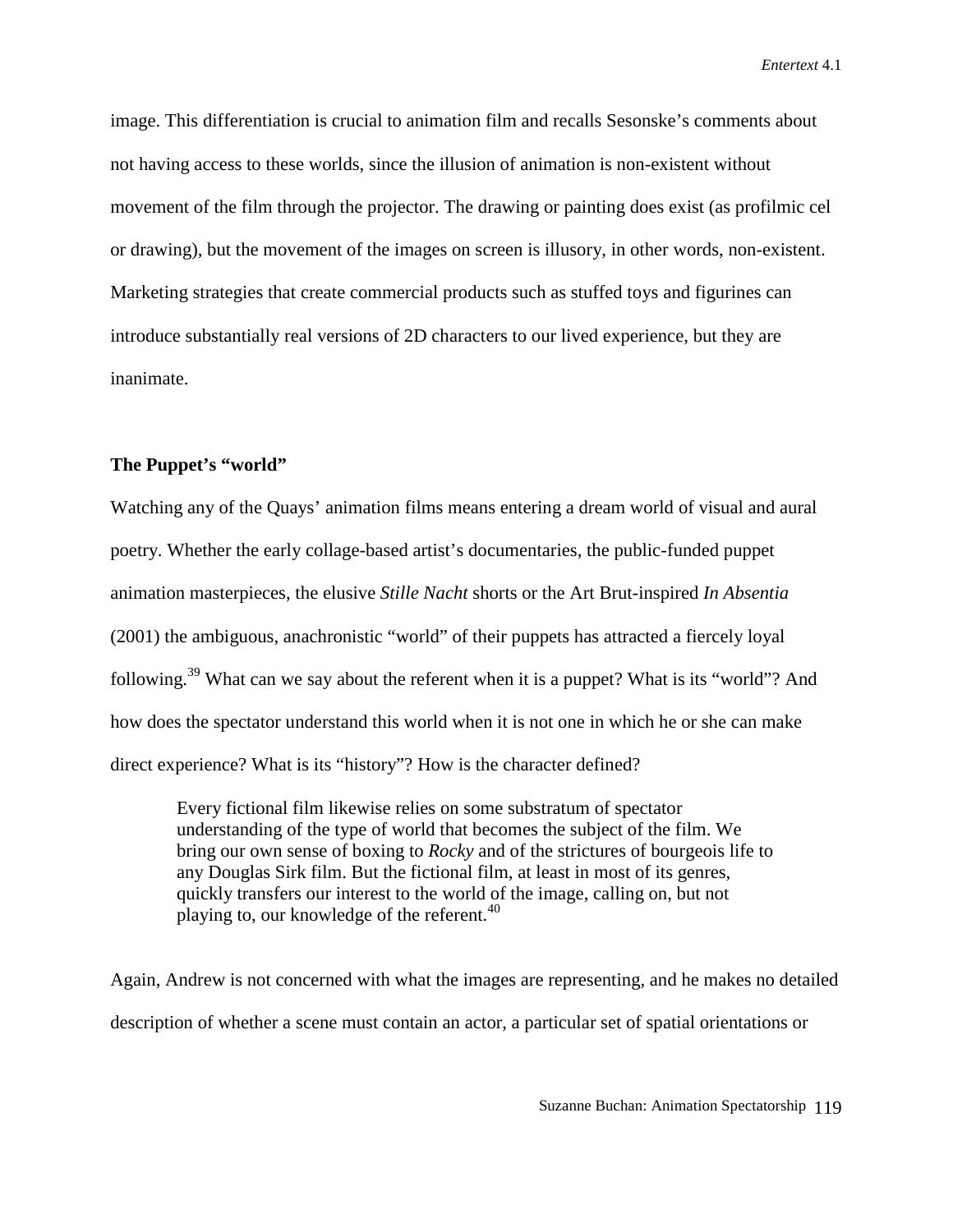action of some sort. Significant is what he says about how the film relies on the spectator's understanding of a *type* of world.

Puppet animation does represent an image of spatial and object relations that are possible to experience in two contexts. The object can be both haptically experienced in cinema and physically accessed in the "real" world. Although the movements of the puppet are limited to the screening experience, the spaces and sets that the puppets are filmed in, and are not animated, do retain a direct relation to our own lived experience. We can understand that this space exists outside the cinematic experience, albeit in miniature. A cinematic image of living beings that are represented and understood by the spectator as participants in the tangible world we experience in our daily lives is perceived by using sets of codes and previous experience. A still or single-frame image can still be contextualised as a moment isolated from a continuum of living and moving through the world, whether cinematic or "real." There is a direct relation between the still image and its living and moving counterpart. This is not the case for the puppet.

I asked the Quays whether they found that the alienating effect afforded by using familiar inanimate objects and materials helped audiences understand the "world" of the puppets:

It's a greater leap, potentially. If you create the density of the world that you're out to create, the audience will make that leap and be won by the fiction. It's like the difference between if it senses that the puppet is just a little ragamuffin and thinks "Aha, you use little bits of mop for the hair," then you've lost. It's as if, right away, the fiction—the orders of power—abduct so powerfully, into beyond. And even then, if I go in close up, I think you wouldn't know if you looked at one of our puppets—you really believe that it's come from some other realm, that it hasn't been made.<sup>41</sup>

The heavy saturation of visual and aural reference to fine arts, literature, poetry, dance, architecture, graphics and sculpture throughout their films also means that an objective evaluation, say, of spatial composition is difficult to describe in simple terms. The referents in the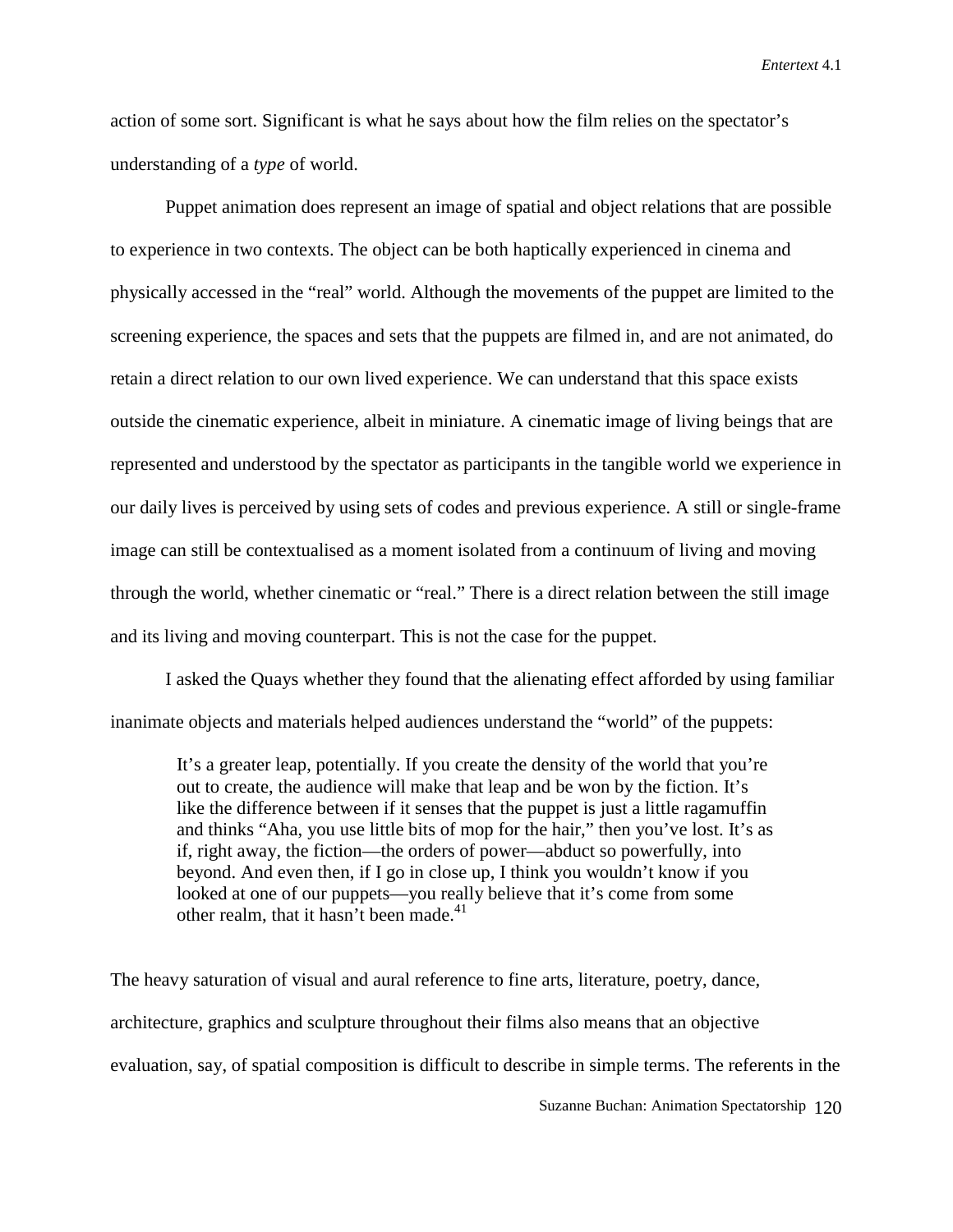world of their puppet animation—the "world" of the inanimate object made animate—are also found in the world of the fairy tale. Fairy tales are integrated into Robert Walser's writings, a literary source for a number of the Quays' films, and Bruno Schulz's *The Street of Crocodiles* has a fairy tale-like grotesqueness. Walter Benjamin has considered the relationship between fairy tales and the matter children use to create their own "worlds" that evokes the "worlds" of the

Quays' films:

Children are fond of haunting any site where things are being visibly worked on. They are irresistibly drawn by the detritus generated by building, gardening, housework, carpentry, tailoring or whatever. In these waste products they recognize the face that the world of things turns directly and solely to them. In using these things they do not so much imitate the works of adults as bring together materials of widely differing kinds in a new volatile relationship. Children thus produce their own small world of things within the larger one. The fairy-tale [sic] is such a waste product—perhaps the most powerful to be found in the spiritual life of humanity: a waste product that emerges from the growth and decay of the saga. With the stuff of fairy-tales the child may be as sovereign and uninhibited as with rags and building blocks. Out of fairy-tale motifs the child constructs its world, or at least it forms a bond with these elements.<sup>42</sup>

The way the Quays visualise fairy tale elements in their films is in a sense a collecting of the "detritus" of which Benjamin speaks and rearranging it in such a way that they produce their own "world" out of the materials they find. Bringing "materials of widely differing kinds" is a feature of their set and puppet constructions, and we will see that the "volatile relationship" they create with these new constructions is part of the appeal their films have for spectators.

We could try to allocate *Street of Crocodiles* to a particular genre: but the anachronistic, eclectic iconography of its "world" and its labyrinthine narrative structure, hermetic locations and lack of a genre-supporting ideology hinders an easy or exclusive classification. If anything it belongs to a hybrid category of poetic-experimental film and is postmodernist. As *auteurs* in a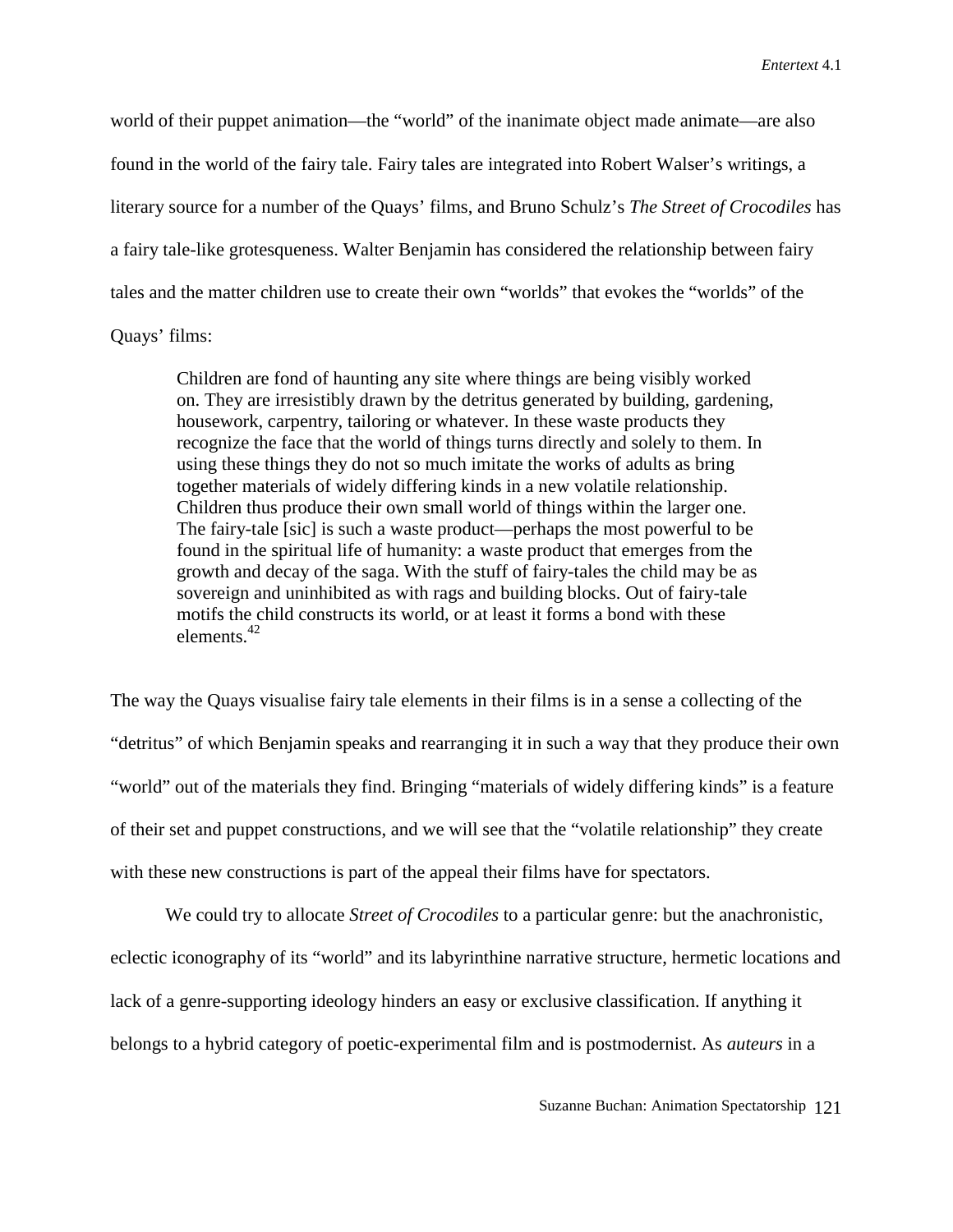cinematic form that itself is ultimately perhaps the most *auteurist* of all, the Quays continue to create films that express their own particular vision of "a world." Over the years, this "world," its construction, design, has continued to develop but remains as unmistakable as Stephen or Timothy Quay's own ornate, embellished and stylised handwriting. It is the world of their imaginations that, by giving a chiaroscuro cinematic life to a unique assemblage of fragments of cloth and metal, drawing on literary tropes, a word, a gesture, is transformed on the cinema screen into one we can understand but are often at a loss to describe—this is the "world" of the Quays' films.

## **Postscript: "A Well-made Language"**

I have suggested elsewhere that one of the "problems" the study of animation is faced with and needs to resolve is one of language—to move beyond the inarticulate "mmm...." that is often the response to what we see on screen.<sup>43</sup> First and foremost, we need to determine what the questions are that need to be asked—in this instance, I have tried to formulate some oblique queries around animation spectatorship. "Since filmology is a science, it must be and must want to be one. And if a science is not, in the famous words of Condillac, simply a 'well-made language,' then it clearly requires one as its precondition."44 Etienne Souriau wrote this in 1951. More than half a century later, animation critics and scholars are beginning to develop and define a "well-made language" that can be specifically used in critical and theoretical writings on animation film. Before, the recourse was often to adumbrate filmological definitions for live-action film with subjective neologisms and skirted the real challenge—to develop a set of queries and approaches that are clearly set out in a language that is specific to the animated form. Choosing animation film as an academic and critical endeavour means developing approaches that pose essential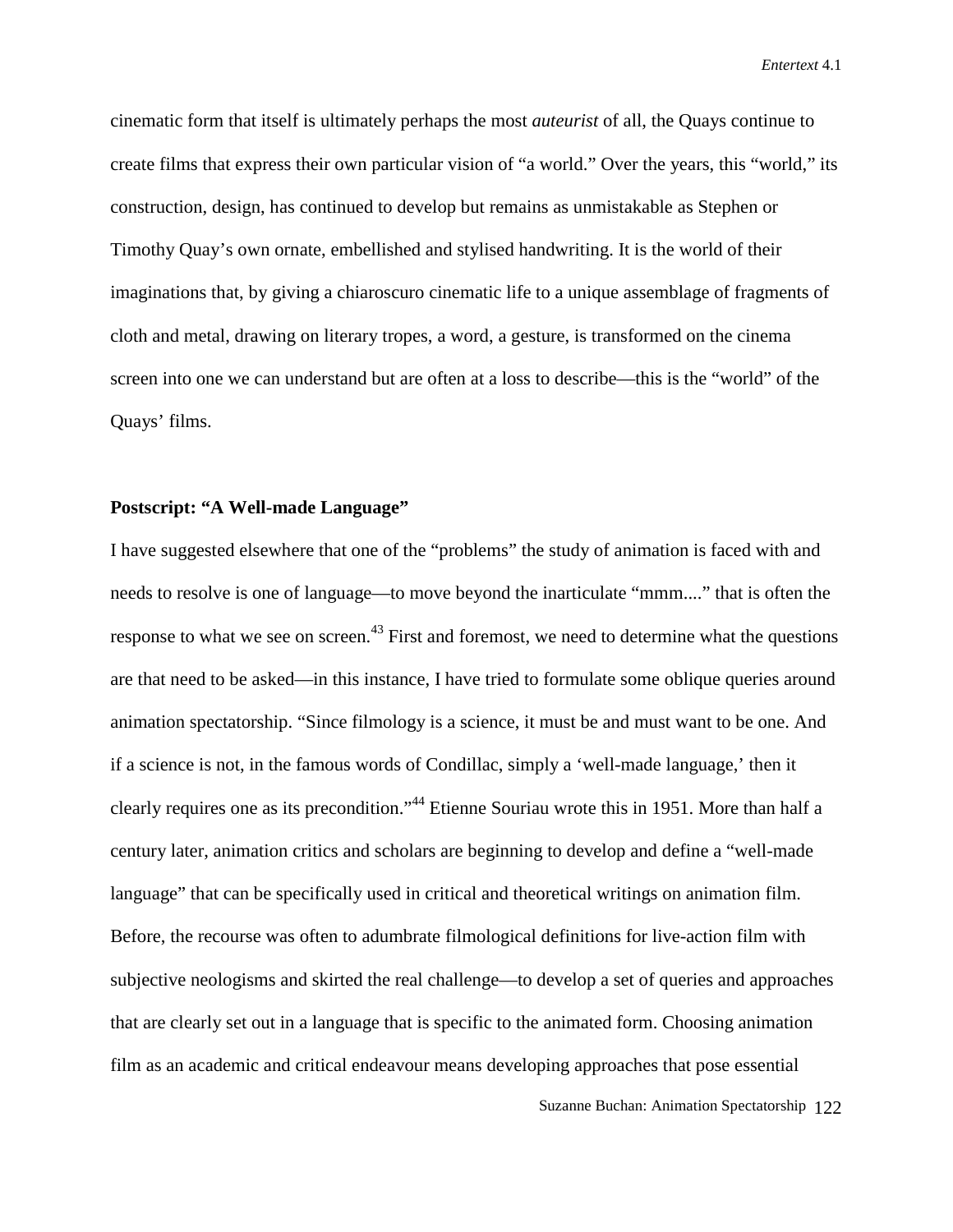queries specific to the form that can, in some cases, rework theory that has been successfully developed for live action cinema. But it also means responding to Souriau's call to develop a language for animation studies that clarifies ongoing and increasingly detailed discourse around the form.

If we are going to continue developing the "well-made language," there are a number of questions we need to ask persistently when thinking about, for instance, animation spectatorship. Besides the stylistic elegance, what do these images affect in our perception that is different from when we watch films that show the actions and dialogues of living, sentient beings? How can a piece of metal be endowed with a gesture that moves us emotionally? In what kind of world can a screw "be"? Or for that matter, what entails the experiential difference between a screw animated on screen and one that we twirl in our fingers? If we get the questions right, the definitions, terminology and "answers" to these questions should follow.

#### **Notes**

 $\overline{a}$ 

<sup>&</sup>lt;sup>1</sup> Gaston Bachelard, *The Poetics of Space*, [1958], trans. Maria Jolas, 1964 (Boston: Beacon Press, 1994), xvii.<br><sup>2</sup> Dermot Moran, *Introduction to Bhanomanology* (London: Boytledge, 2000), 5

<sup>&</sup>lt;sup>2</sup> Dermot Moran, *Introduction to Phenomenology* (London: Routledge, 2000), 5.

Dudley Andrew, "The Neglected Tradition of Phenomenology in Film Theory" (*Wide Angle* 2.2, 1978, 44-49), 47. 4

Alexander Sesonske, cited in Stanley Cavell, *The World Viewed: Reflections on the Ontology of Film* (enlarged

edition, Cambridge, Massachusetts: Harvard University Press, 1979), 167-68. <sup>5</sup> Cavell, 167-68.

<sup>6</sup> Maurice Merleau-Ponty, *The Phenomenology of Perception* (*Phénomènologie de la perception*, Paris: Gallimard, 1945), trans. 1958, Routledge and Kegan Paul (London and New York: Routledge Classics, 2002), 291.

<sup>7</sup> Vivian Sobchack, *The Address of the Eye: A Phenomenology of Film Experience* (Princeton: Princeton University Press, 1992), 249.

<sup>8</sup> Robert Stam, Robert Burgoyne and Sandy Flitterman-Lewis, *New Vocabularies in Film Semiotics: Structuralism,*  Post-structuralism and Beyond (London: Routledge, 1992), 146-47.

For an expansive description of Neoformalism, see Kristin Thompson, *Breaking the Glass Armor: Neoformalist Film Analysis* (Princeton, New Jersey: Princeton University Press, 1988).<br><sup>10</sup>Judith Mayne, *Cinema and Spectatorship (Sightlines*) (London: Routledge, 1993) 3-4.<br><sup>11</sup> Ibid., 4.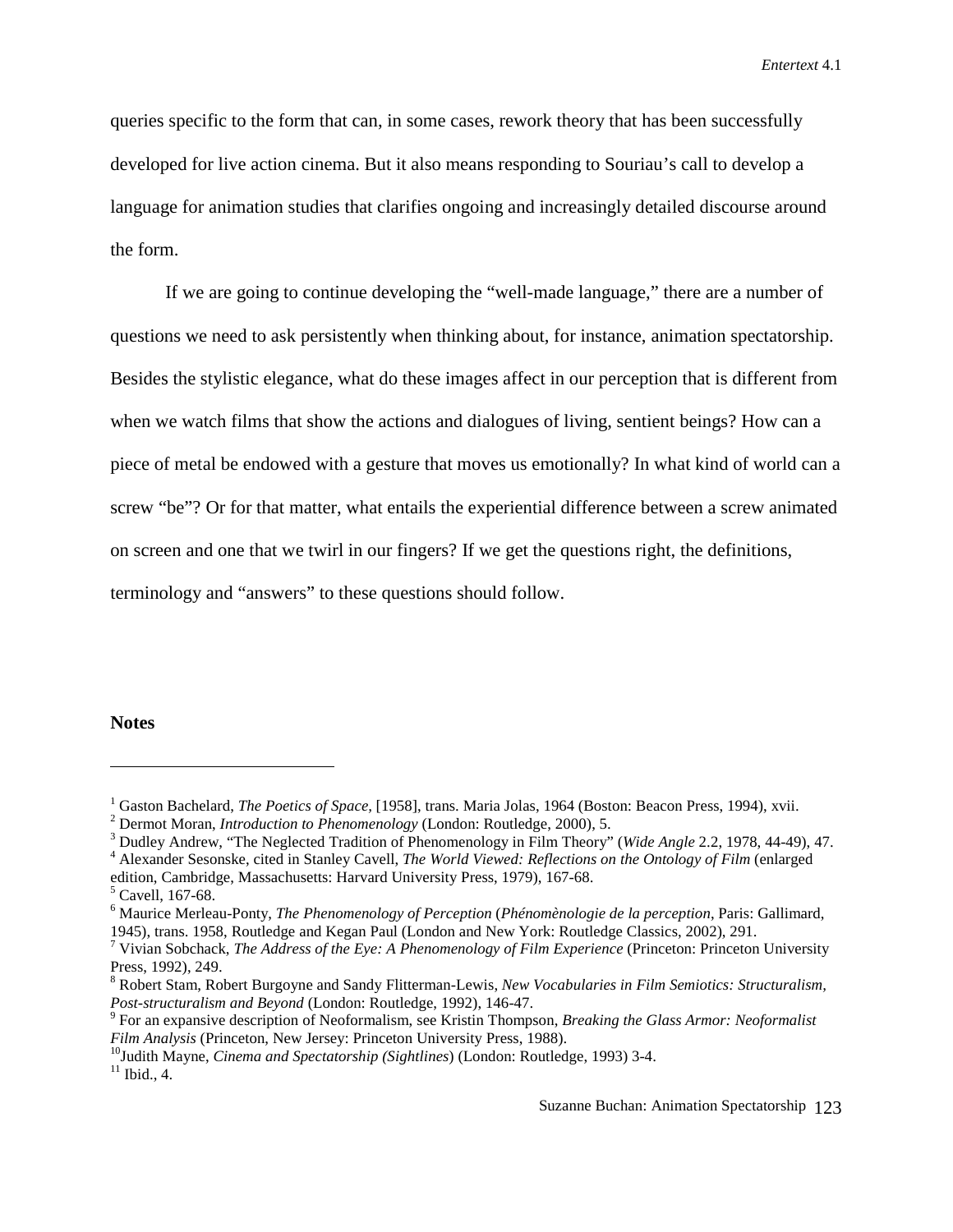$12$  A much-debated term coined by Bordwell that refers to Saussure's semiotics, Lacanian psychoanalysis, Althusserian Marxism, and Barthes's textual theory.

- <sup>13</sup> Malcolm Turvey, "Seeing Theory: On Perception and Emotional Response in Current Film Theory" in Richard Allan and Murray Smith, eds., *Film Theory and Philosophy* (Oxford: Oxford University Press, 1997), 431.
- <sup>14</sup> Edward Branigan, *Point of View in the Cinema: A Theory of Narration and Subjectivity in Classical Film.* Approaches to Semiotics 66 (Berlin: Mouton Publishers, 1984), 80.

 $15$  Ibid., 106-107.

<sup>16</sup> Torben Grodal, *Moving Pictures: A New Theory of Film Genres, Feelings, and Cognition* (Oxford: Clarendon Press, 1997, 3.

 $17$  Ibid., 11.

 $\overline{a}$ 

18 Noël Burch, *Theory of Film Practice* [1969], (New Jersey: Princeton University Press, 1981); Kristin Thompson, *Breaking the Glass Armor: Neoformalist Film Analysis*, 1988.

19 Grodal, 188.

 $^{20}$  Ibid., 202.<br><sup>21</sup> Paul Wells, *Understanding Animation* (London: Routledge, 1998), 223.

<sup>22</sup> Tom Gunning, "The Cinema of Attractions: Early Film, Its Spectator and the Avant-Garde" in Thomas Elsaesser and Tom Barker, eds., *Early Cinema: Space—Frame—Narrative* (London: BFI Publishing 1990), 57.<br><sup>23</sup> Ibid., 58-59.

<sup>24</sup> See Elsaesser (1990) and Andrew Darley, *Visual Digital Culture: Surface Play and Spectacle in New Media Genres* (London: Routledge, 2000).

<sup>25</sup> Joanna Bouldin, "Bodacious Bodies and the Voluptuous Gaze: A Phenomenology of Animation Spectatorship" (*Animation Journal* 8.2, 2000), 56-67; Vivian Sobchack, "Nostalgia for a Digital Object: Regrets on the Quickening of QuickTime" (*Millennium Film Journal* 34, 1999); Laura Marks, "The Quays' *Institute Benjamenta*: An Olfactory View" (*Afterimage*, September/October 1997), 11-13. 26 Wells, 224.

<sup>27</sup> Carl Plantinga,, "Notes on Spectator Emotion and Ideological Film Criticism" (Allan and Smith), 389. <sup>28</sup> Wells, 225.

 $29$  Ibid., 233.

30 Michael O'Pray, "Eisenstein and Stokes on Disney" in Jayne Pilling, ed., *A Reader in Animation Studies* (London: John Libbey, 1997), 200.

<sup>31</sup> Suzanne Buchan, "Uncanny Space, Narrative Place: The Architectural Imagination of Animation" in Adam Budak, ed., *What is Architecture?/ Text Anthology (Co To Jest Architektura? / Antologia tekstow)*, (Krakow: Bunkier Sztuki Contemporary Art Gallery, RAM, Goethe Institut, 2002), 373 ff.

 $32$  Grodal, 5.

33 Ibid., 89.

<sup>34</sup> Jean Mitry, *The Aesthetics and Psychology of the Cinema*, trans. Christopher King (Bloomington and Indianapolis: Indiana University Press, 1997), 45.

<sup>35</sup> Grodal points out that this is a means to manipulate by montage and argues there are finer nuances in facial expressions that inform our understanding of a subject actant (89 ff.).

36 Grodal, 106.

37 Ibid., 158.

 $38$  Andrew, 44.

<sup>39</sup> An ongoing series of short animation films, *Stille Nacht I, II, IV and V* were commissioned by music groups as pop promos. *Stille Nacht III*. *"Tales From the Vienna Woods" (Ich bin im Tod erblüht*) was used to pitch the first feature film project to potential funders. See http://www.zeitgeistfilms.com/directors/tbrothers/filmography.htm for a complete filmography.

 $40$  Ibid., 45.

<sup>41</sup> Interview with the Quay Brothers, 1992.

42 Walter Benjamin, "Old Forgotten Children's Books," in *Selected Writings* [translation of *Alte vergessene* 

<sup>43</sup> Closing lecture, Animated "worlds" Conference, Farnham, England, 2003.